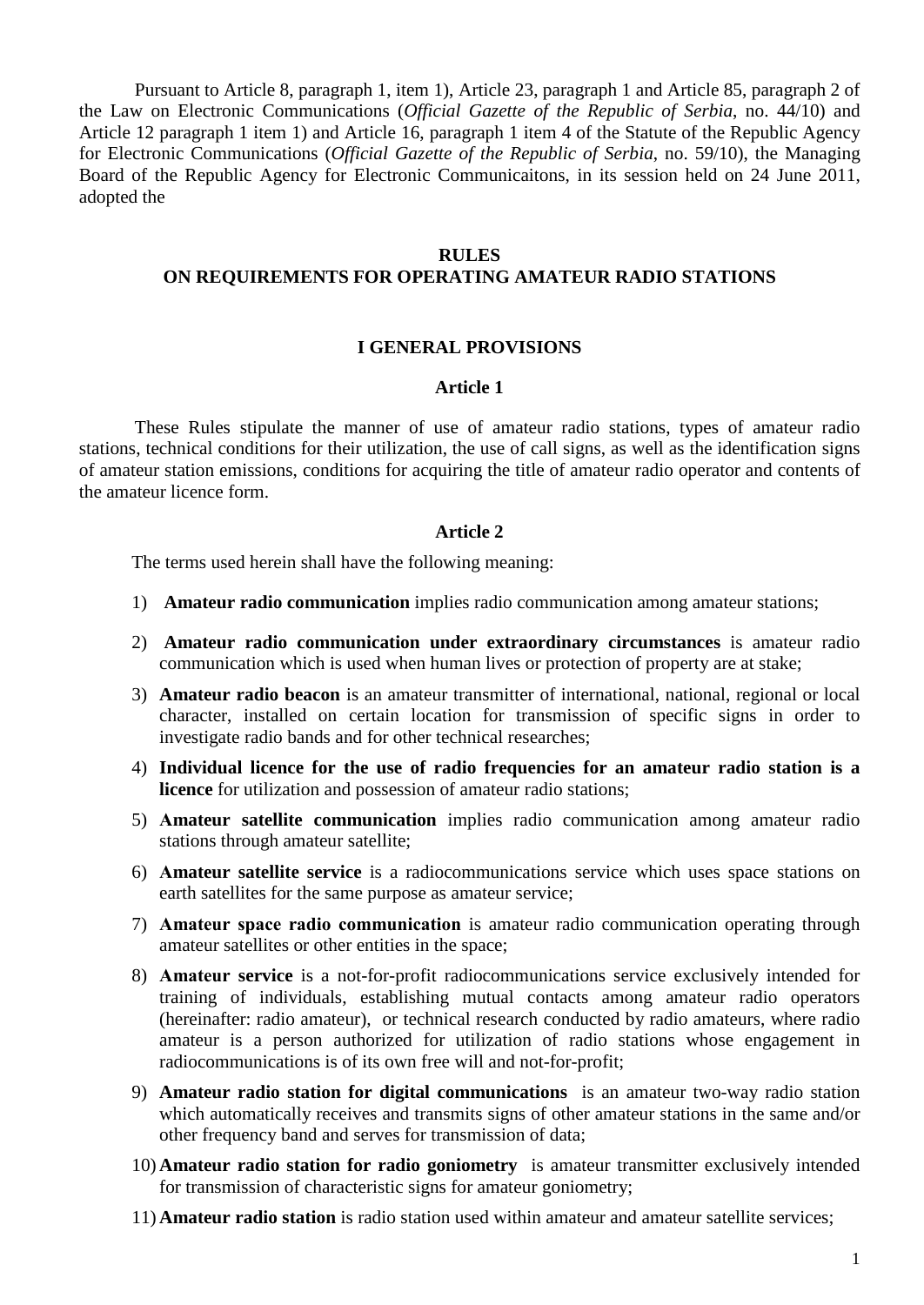- 12) **Radio amateur** is a person authorised to use amateur radio stations;
- 13) **Amateur repeater work** implies establishing amateur radio communication through amateur repeater stations;
- 14) **Antenna system** is radio station equipment which includes antennas, antenna ducts and accompanying parts;
- 15) **Peak power of transmitter envelope** is mean power by which transmitter feeds antenna duct during a radio frequency period at the peak of modulation envelope;
- 16) **Digital communications** are communications by digital modes of transmission,
- 17)**Transmission for amateur radio goniometry** is transmission of characteristic signs intended for amateur radio goniometry, i.e for the use of received radio waves in order to determine emission direction of the transmitter station;
- 18)**Effective transmitted power** in one direction is the output of power to antenna and antenna gain in such direction in relation to dipole;
- 19) **Utilization of amateur station** involves the establishment of amateur radiocommunications on amateur stations (by radio amateurs);
- 20) **Organization of radio amateurs** is the association of radio amateurs or radio amateur club, which are, in accordance with the law, registered on the territory of the Republic of Serbia;
- 21) **Amateur transmitter** is amateur station consisting of transmitter and accompanying equipment;
- 22)**Transmitter** is a device producing radio frequency power required for the establishment of radio communication;
- 23) **Amateur receiver** is an amateur station consisting of receiver and accompanying equipment;
- 24) **Receiving amateur radio operator** is a person authorized to use receiver and antenna system as a part of an amateur station;
- 25) **Receiver** is a device connected to antenna or other source of radio signs whose purpose is to make information contents of signs available in a convenient form;
- 26)**Two-Way Amateur Radio Station** is an amateur station used for amateur radio communications;
- 27) **Amateur repeater** is an amateur station for primary and local coverage which automatically receives and transmits signs of other amateur stations;
- 28) **Association of amateur radio operators** is an association of radio amateurs of Serbia and associations of radio amateurs of provinces;
- 29)**Technical research** is the utilization of amateur radio stations for the research of reflection from space entities and radio propagation under irregular conditions and of special techniques for transmission;
- 30) **Amateur radio licence** is an authorisation issued to a radio amateur by the Republic Agency for Electronic Communications by which s/he is authorized to operate amateur radio stations of appropriate classes.

# **II ТECHNICAL REQUIREMENTS FOR AMATEUR RADIO STATIONS**

## **Article 3**

Amateur radio stations may use frequency bands intended for amateur and amateur satellite service stipulated in the Radio Frequency Bands Allocation Plan.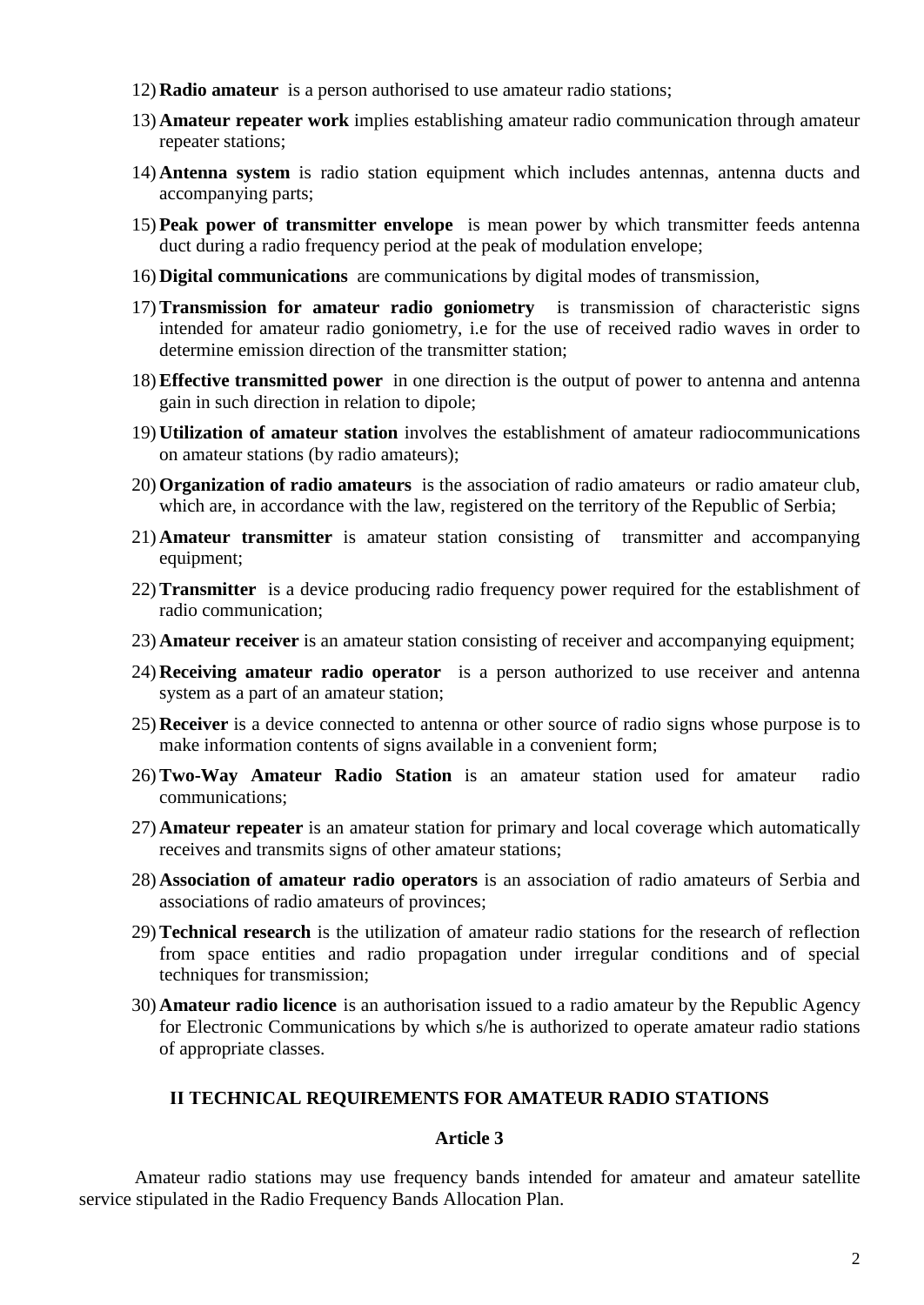Amateur radio stations using frequency bands given in Table no.1 intended for amateur and amateur satellite service shall not cause harmful interference to primary service stations and shall not be protected from harmful interferences of stations which use frequency bands on a primary basis.

Amateur radio stations referred to in paragraph 1 herein may be protected from harmful interferences caused by stations of the same and other secondary services.

## **Article 5**

Amateur radio stations may use all types of emisssions in the manner stipulated by these Rules except from emissions with damped wave, the use of which shall be forbidden.

Modulation used only in short intervals or periodically shall not be specifically marked in cases where the use of such modulation does not increase the required bandwidth.

In all cases where the provisions of these Rules stipulate that frequency modulation may be used (mark for type of modulation of principal holder: F), phase modulation may also be used (mark for the type of modulation of the principal holder: G).

## *II.1. Types of amateur radio stations*

## **Article 6**

In line with the provisions of these Rules, amateur radio stations are the following:

- 1. **Amateur two-way radio stations** including:
	- − personal amateur two-way radio stations installed and used by amateur radio operators of class I, II and III;
	- − club amateur two-way radio stations installed by organizations of amateur radio operators and used by amateur radio operators.
- 2. **Amateur radio repeaters** are radio stations for primary and local coverage installed by the association of radio amateurs on the grounds of plans approved and adopted by the Association of Radio Amateurs of Serbia.
- 3. **Amateur radio stations for digital communications** are stations installed by the association of radio amateurs on the basis of plans approved and adopted by the Association of Radio Amateurs of Serbia.
- 4. **Amateur radio beacon stations** of international, national, regional or local character are the stations installed by associations of radio amateurs on the grounds of plans approved and adopted by the Association of Radio Amateurs of Serbia.
- 5. **Amateur radio transmitters for radio goniometry** are the stations installed and used by the organizations of radio amateurs associations.
- 6. **Amateur radio receivers** are the stations installed and used by receiving radio amateurs on the grounds of permission issued by the association of amateur radio operators.

## *II.1.1 Аmateur two-way radio stations*

## **Article 7**

In accordance with the appropriate class of radio amateurs, amateur two-way radio stations shall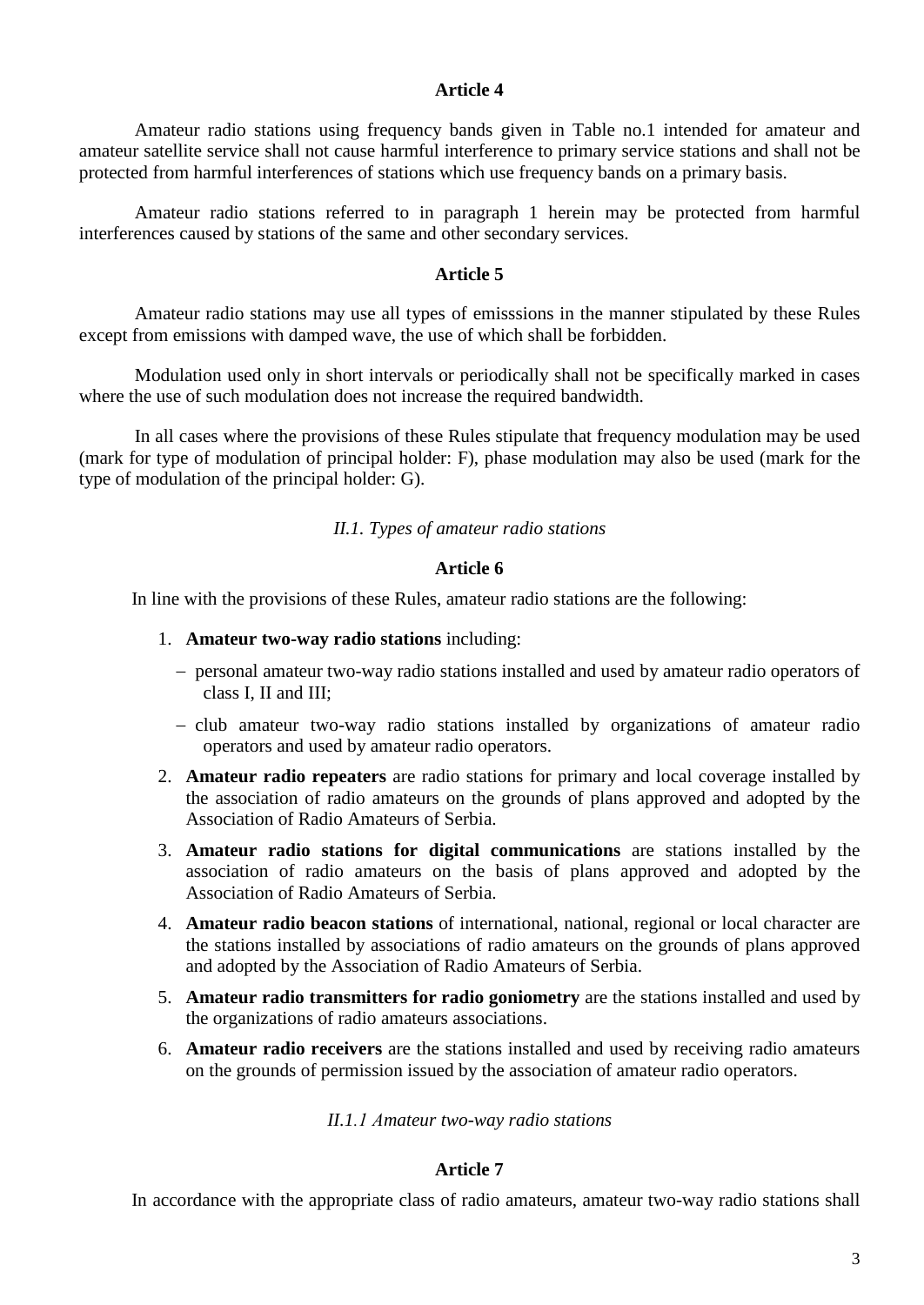transmit only in frequency bands and with maximum powers of transmitters given in Table no.1 of these Rules.

# **Таble no. 1**

|                           |                    |                                                                                        |          | Maximum power PEP (W) /  |                          |                |
|---------------------------|--------------------|----------------------------------------------------------------------------------------|----------|--------------------------|--------------------------|----------------|
| Amateur frequency<br>band | Frequency sub-band | Type of emission or purpose                                                            |          | radio amateur class      |                          | <b>Note</b>    |
|                           | (MHz)              |                                                                                        | 1.       | 2.                       | 3.                       |                |
|                           | 1.810-1.838        | A1A                                                                                    | 300      |                          |                          |                |
| 1.8 MHz                   | 1.838-1.840        | A1B, A2B, A2D, F1B, F1D, F2B, F2D, F3F, J2B,<br>J2D, G1B, R3E, A1A                     | 300      | $\overline{a}$           | ÷                        | 1              |
|                           | 1.840-1.842        | A1B, A2B, A2D, F1B, F1D, F2B, F2D, F3F, J2B,<br>J2D, G1B, R3E, J3E, A1A                | 300      | $\mathbf{r}$             | ٠                        | $\mathbf{1}$   |
|                           | 1.842-2.000        | <b>J3E, A1A</b>                                                                        | 300      | $\mathcal{L}$            |                          |                |
|                           | 3.500-3.510        | A1A                                                                                    | 1500     |                          |                          | 2              |
|                           | 3.500-3.560        | A1A                                                                                    | 1500     | $\overline{\phantom{a}}$ | 100                      | $\mathfrak{Z}$ |
|                           | 3.560-3.580        | A1A                                                                                    | 1500     | $\mathcal{L}$            | 100                      |                |
|                           | 3.580-3.590        | A1B, A1D, F1B, F1D, G1B, J2B, A1A                                                      | 1500     |                          | 100                      |                |
|                           | 3.590-3.600        | A1B, A1D, F1B, F1D, G1B, J2B, A1A                                                      | 1500     | $\frac{1}{2}$            | 100                      | $\overline{4}$ |
| 3.5 MHz                   | 3.600-3.620        | A1B, A1D, A2B, A2D, F1B, F1D, F2B, F2D, F3F,<br>J2B, J2D, J2E, J3E, R3E, G1B, A1A      | 1500     | ÷.                       | 100                      |                |
|                           | 3.600-3.650        | J3E, A1A                                                                               | 1500     |                          | 100                      | 5              |
|                           | 3.650-3.775        | <b>J3E, A1A</b>                                                                        | 1500     | $\overline{\phantom{a}}$ | 100                      |                |
|                           | 3.730-3.740        | J2C,F2C,J3C,J3E,A1A                                                                    | 1500     | $\overline{a}$           | 100                      |                |
|                           | 3.775-3.800        | <b>J3E, A1A</b>                                                                        | 1500     | $\overline{a}$           | $\overline{\phantom{a}}$ | 6              |
|                           | 7.000-7.035        | A1A                                                                                    | 1500     | $\overline{\phantom{a}}$ | 100                      |                |
|                           | 7.035-7.040        | A1B, A1D, A2B, A2D, F1B, F1D, F2B, F2D, F3F,<br>J2B, J2D, G1B, J2C, F2C, J3C, A1A      | 1500     | $\overline{\phantom{a}}$ | 100                      | $\mathbf{1}$   |
| 7 MHz                     | 7.040-7.045        | A1B, A1D, A2B, A2D, F1B, F1D, F2B, F2D, F3F,<br>J2B, J2D, G1B, J2C, F2C, J3C, J3E, A1A | 1500     | ÷.                       | 100                      | 1              |
|                           | 7.045-7.100        | <b>J3E, A1A</b>                                                                        | 1500     | $\mathbf{r}$             | 100                      |                |
|                           | 7.100-7.200        | <b>J3E, A1A</b>                                                                        | 1500     |                          | 100                      |                |
|                           | 10.100-10.140      | A1A                                                                                    | 300      | $\overline{\phantom{a}}$ | $\overline{\phantom{a}}$ |                |
| <b>10 MHz</b>             | 10.140-10.150      | A1B, A1D, A2B, A2D, F1B, F1D, F2B, F2D, F3F,<br>J2B, J2D, G1B, A1A                     | 300      | $\overline{\phantom{a}}$ | $\overline{\phantom{a}}$ | 1              |
|                           | 14.000-14.070      | A1A                                                                                    | 1500     | $\overline{a}$           |                          |                |
|                           | 14.000-14.060      | A1A                                                                                    | 1500     | $\overline{\phantom{a}}$ | ÷,                       | $\overline{3}$ |
| 14 MHz                    | 14.070-14.089      | A1B, A1D, A2B, A2D, F1B, F1D, F2B, F2D, F3F,<br>J2B, J2D, G1B, A1A                     | 1500     | $\overline{\phantom{a}}$ | $\overline{\phantom{a}}$ |                |
|                           | 14.089-14.099      | A1B, A1D, A2B, A2D, F1B, F1D, F2B, F2D, F3F,<br>J2B, J2D, G1B, A1A                     | 1500     | $\overline{\phantom{a}}$ | $\overline{\phantom{a}}$ | $\overline{4}$ |
|                           | 14.099-14.101      | <b>BEACONS</b>                                                                         | $\omega$ | $\mathcal{L}$            | $\overline{\phantom{a}}$ |                |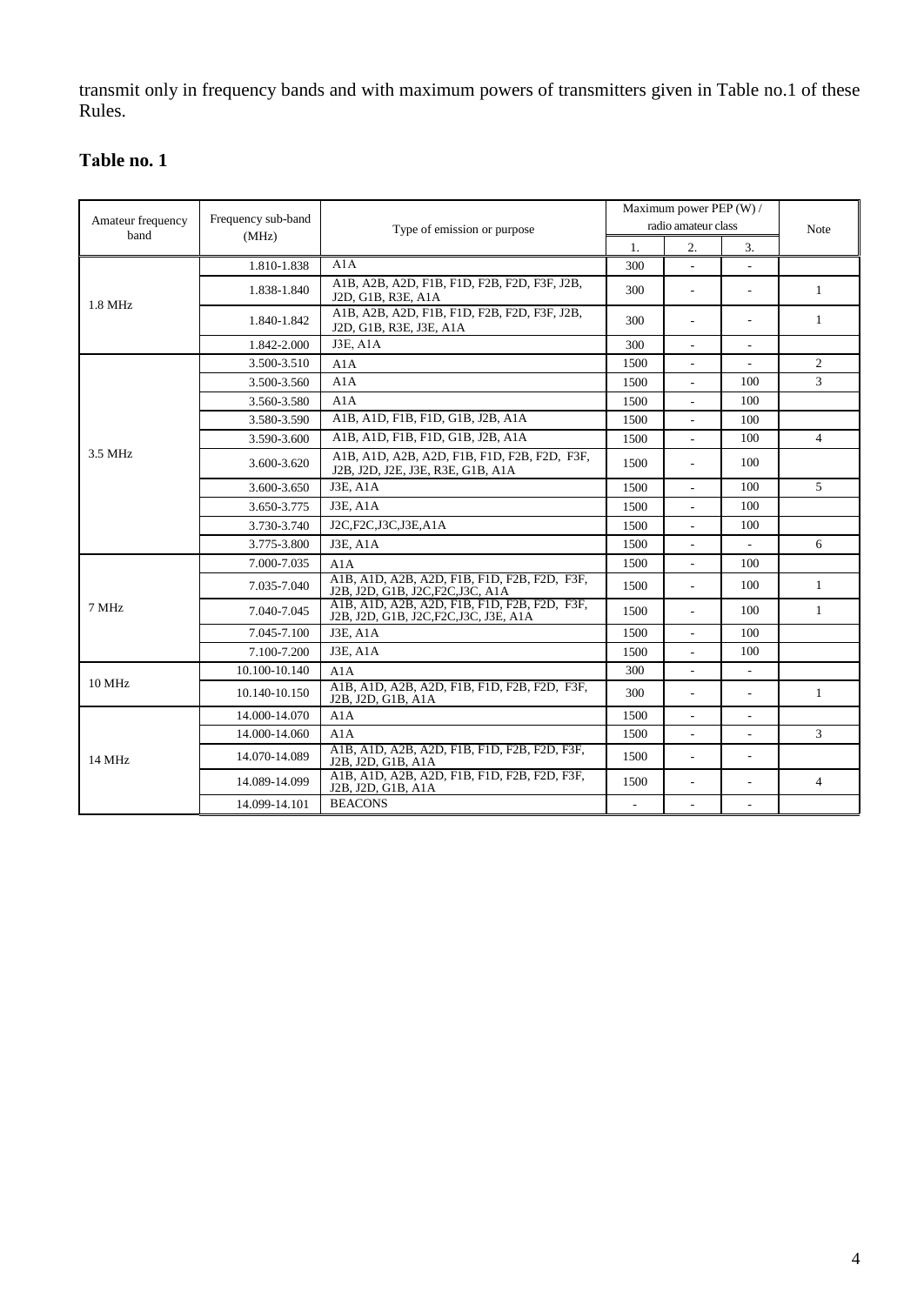| Amateur frequency | Maximum power PEP (W) /<br>Frequency sub-band<br>radio amateur class                                                    |                                                                                        | Note                            |                                                      |                                                      |                |
|-------------------|-------------------------------------------------------------------------------------------------------------------------|----------------------------------------------------------------------------------------|---------------------------------|------------------------------------------------------|------------------------------------------------------|----------------|
| band              | (MHz)                                                                                                                   | Type of emission or purpose                                                            | 1.                              | 2.                                                   | 3.                                                   |                |
|                   | 14.101-14.112                                                                                                           | A1B, A1D, A2B, A2D, F1B, F1D, F2B, F2D, F3F,                                           | 1500                            | $\overline{\phantom{a}}$                             | $\overline{\phantom{a}}$                             | $\overline{4}$ |
|                   |                                                                                                                         | J2B, J2D, G1B, J3E, A1A<br><b>J3E, A1A</b>                                             |                                 |                                                      |                                                      |                |
| 14 MHz            | 14.112-14.125                                                                                                           | J3E, A1A                                                                               | 1500                            | $\blacksquare$                                       | $\overline{\phantom{a}}$<br>$\overline{\phantom{a}}$ | 5              |
|                   | 14.125-14.300<br>14.225-14.235                                                                                          | J2C, F2C, J3C, J3E, A1A                                                                | 1500<br>1500                    | $\overline{\phantom{a}}$<br>$\overline{\phantom{a}}$ | $\overline{\phantom{a}}$                             |                |
|                   | 14.300-14.350                                                                                                           | <b>J3E, A1A</b>                                                                        | 1500                            | $\overline{\phantom{a}}$                             | $\overline{\phantom{0}}$                             |                |
|                   | 18.068-18.100                                                                                                           | A1A                                                                                    | 300                             | $\overline{\phantom{a}}$                             | ٠                                                    |                |
|                   |                                                                                                                         | A1B, A1D, A2B, A2D, F1B, F1D, F2B, F2D, F3F,                                           |                                 |                                                      |                                                      |                |
| 18 MHz            | 18.100-18.109                                                                                                           | J2B, J2D, G1B, A1A                                                                     | 300                             | $\overline{a}$                                       | $\overline{\phantom{a}}$                             |                |
|                   | 18.109-18.111                                                                                                           | <b>BEACONS</b>                                                                         | $\overline{\phantom{a}}$        | $\overline{\phantom{a}}$                             | $\overline{\phantom{a}}$                             |                |
|                   | 18.111-18.168                                                                                                           | J3E, A1A                                                                               | 300                             | $\overline{\phantom{a}}$                             | $\overline{\phantom{a}}$                             |                |
|                   | 21.000-21.080                                                                                                           | A1A<br>A1B, A1D, A2B, A2D, F1B, F1D, F2B, F2D, F3F,                                    | 1500                            | $\blacksquare$                                       | 100                                                  |                |
|                   | 21.080-21.100                                                                                                           | J2B, J2D, G1B, A1A                                                                     | 1500                            | $\overline{\phantom{a}}$                             | 100                                                  |                |
|                   | 21.100-21.120                                                                                                           | A1B, A1D, A2B, A2D, F1B, F1D, F2B, F2D, F3F,<br>J2B, J2D, G1B, A1A                     | 1500                            | $\overline{\phantom{a}}$                             | 100                                                  | $\overline{4}$ |
| 21 MHz            | 21.120-21.149                                                                                                           | A1A                                                                                    | 1500                            | ÷,                                                   | 100                                                  |                |
|                   | 21.149-21.151                                                                                                           | <b>BEACONS</b>                                                                         |                                 |                                                      |                                                      |                |
|                   | 21.151-21.335                                                                                                           | <b>J3E, A1A</b>                                                                        | 1500                            |                                                      | 100                                                  |                |
|                   | 21.335-21.345                                                                                                           | J2C, F2C, J3C, J3E, A1A                                                                | 1500                            |                                                      | 100                                                  |                |
|                   | 21.345-21.450                                                                                                           | J3E, A1A                                                                               | 1500                            |                                                      | 100                                                  |                |
|                   | 24.890-24.920                                                                                                           | A1A                                                                                    | 300                             | $\overline{\phantom{a}}$                             | $\overline{a}$                                       |                |
|                   | 24.920-24.929                                                                                                           | A1B, A1D, A2B, A2D, F1B, F1D, F2B, F2D, F3F,<br>J2B, J2D, G1B, A1A                     | 300                             | $\overline{\phantom{a}}$                             | $\overline{\phantom{a}}$                             |                |
| 24 MHz            | 24.929-24.931                                                                                                           | <b>BEACONS</b>                                                                         |                                 | $\overline{a}$                                       | $\sim$                                               |                |
|                   | 24.931-24.990                                                                                                           | J3E, A1A                                                                               | 300                             | ÷                                                    | ÷                                                    |                |
|                   | 28.000-28.050                                                                                                           | A1A                                                                                    | 1500                            | $\overline{\phantom{a}}$                             | 100                                                  |                |
|                   | 28.050-28.120                                                                                                           | A1B, A1D, A2B, A2D, F1B, F1D, F2B, F2D, F3F,<br>J2B, J2D, G1B, A1A                     | 1500                            | ÷,                                                   | 100                                                  |                |
|                   | A1B, A1D, A2B, A2D, F1B, F1D, F2B, F2D, F3F,<br>28.120-28.150<br>1500<br>$\overline{\phantom{a}}$<br>J2B, J2D, G1B, A1A |                                                                                        | 100                             | $\overline{4}$                                       |                                                      |                |
| 28 MHz            | 28.150-28.190                                                                                                           | A1A                                                                                    | 1500                            | $\frac{1}{2}$                                        | 100                                                  |                |
|                   | 28.190-28.225                                                                                                           | <b>BEACONS</b>                                                                         | ٠                               | $\overline{\phantom{a}}$                             | ٠                                                    |                |
|                   | 28.225-29.200                                                                                                           | J2C, F2C, J3C, J3E, A1A                                                                | 1500                            | $\overline{\phantom{a}}$                             | 100                                                  |                |
|                   | 29.200-29.300                                                                                                           | A1B, A1D, A2B, A2D, F1B, F1D, F2B, F2D, F3F,                                           | 1500                            | $\overline{\phantom{a}}$                             | 100                                                  |                |
|                   | 29.300-29.550                                                                                                           | J2B, J2D, G1B, J3E, A1A<br>AMATEUR SATELLITE COMMUNICATIONS                            | $\overline{\phantom{a}}$        | $\overline{\phantom{a}}$                             | $\overline{\phantom{a}}$                             |                |
|                   |                                                                                                                         | (satellite transmission frequencies)                                                   |                                 |                                                      |                                                      |                |
|                   | 29.550-29.700<br>50.000-50.100                                                                                          | J3E, F3E, A1A                                                                          | 1500                            | $\overline{a}$                                       | 100                                                  | 9.10           |
|                   | 50.020-50.080                                                                                                           | A1A<br><b>BEACONS</b>                                                                  | 100<br>$\overline{\phantom{a}}$ | $\overline{\phantom{a}}$                             | $\overline{\phantom{a}}$                             | 7.9, 10        |
|                   | 50.100-50.500                                                                                                           | A1A, F1B, F2D, J3E                                                                     |                                 |                                                      |                                                      |                |
| 50 MHz            |                                                                                                                         |                                                                                        | 100                             | $\overline{\phantom{a}}$                             | ٠                                                    | 9,10,          |
|                   | 50.100-50.130<br>50.500-51.900                                                                                          | A1A, J3E (intercontinental communications)<br>A1A, F1B, F2D, J3E                       | 100<br>100                      | $\overline{\phantom{a}}$                             |                                                      | 9,10           |
|                   | 144.000-144.035                                                                                                         | J3E, A1A                                                                               | 1500                            | $\overline{\phantom{a}}$                             |                                                      | 9,10,<br>8     |
|                   | 144.035-144.150                                                                                                         |                                                                                        | 1500                            |                                                      | 50                                                   |                |
|                   | 144.150-144.400                                                                                                         | A1A<br>J3E                                                                             | 1500                            | 50                                                   | 50                                                   |                |
|                   | 144.400-144.500                                                                                                         | <b>BEACONS</b>                                                                         | $\blacksquare$                  |                                                      |                                                      |                |
|                   |                                                                                                                         | A1A, A1B, A1C, A1D, A2B, A2C, A2D, A3C, A3E,                                           |                                 |                                                      |                                                      |                |
|                   | 144.500-144.800                                                                                                         | F1B, F1C, F1D, F2B, F2C, F2D, F3C, F3E, F3F, J2B,                                      | 300                             | 30                                                   | 30                                                   |                |
| 144 MHz           | 144.800-144.995                                                                                                         | J2C, J2D, J2E, J3C, J3E, J3F, R3E<br>A1D, A2D, F1D, F2D, J2D                           | 50                              | 30                                                   | 30                                                   |                |
|                   | 144.995-145.1935                                                                                                        | REPEATERS (repeater receiving frequencies)                                             | 30                              | 30                                                   | 30                                                   |                |
|                   | 145.200-145.5935                                                                                                        | F3E                                                                                    | 30                              | 30                                                   | 30                                                   |                |
|                   | 145.594-145.7935                                                                                                        | REPEATERS (repeater transmission frequencies)                                          |                                 |                                                      |                                                      |                |
|                   |                                                                                                                         | A1A, A1B, A1C, A1D, A2B, A2C, A2D, A3C, A3E,                                           |                                 |                                                      |                                                      |                |
|                   | 145.800-146.000                                                                                                         | F1B, F1C, F1D, F2B, F2C, F2D, F3C, F3E, F3F, J2B,<br>J2C, J2D, J2E, J3C, J3E, J3F, R3E | 75                              | 75                                                   | 75                                                   |                |
|                   |                                                                                                                         | (AMATEUR SATELLITE COMMUICATIONS)                                                      |                                 |                                                      |                                                      |                |
|                   | 432.000-432.100                                                                                                         | A1A                                                                                    | 1500                            | $\overline{\phantom{a}}$                             | 50                                                   |                |
| 432 MHz           | 432.100-432.400                                                                                                         | A1A, A1B, A1D, A2B, A2D, F1B, F1D, F2B, F2D,                                           | 1500                            | 50                                                   | 50                                                   |                |
|                   |                                                                                                                         | J2B, J2D, J3E, G1B, R3E                                                                |                                 |                                                      |                                                      |                |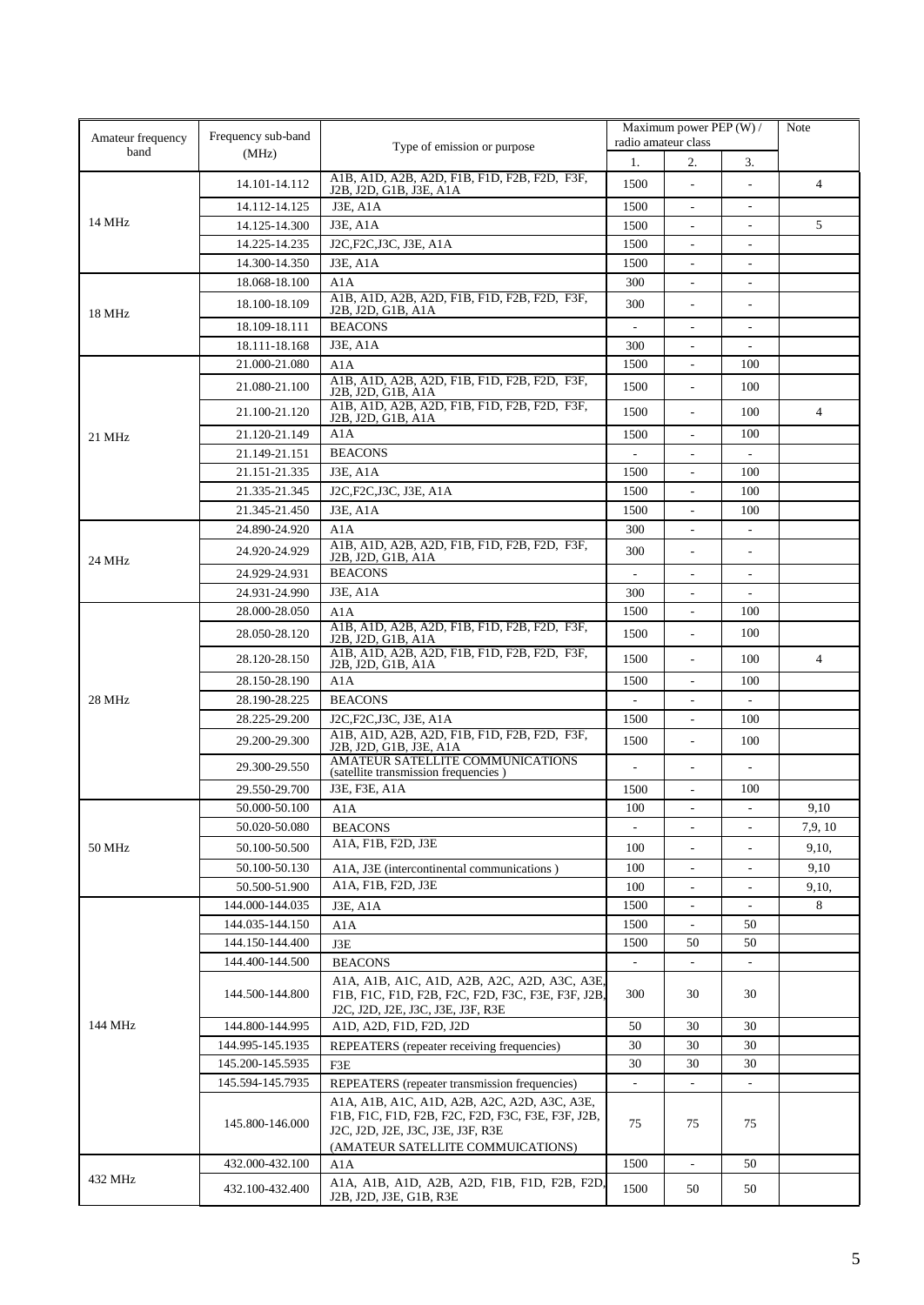|                           | Frequency sub-band |                                                                                                                                                                                                                     |     | Maximum power PEP (W) / |    |      |  |
|---------------------------|--------------------|---------------------------------------------------------------------------------------------------------------------------------------------------------------------------------------------------------------------|-----|-------------------------|----|------|--|
| Amateur frequency<br>band | (MHz)              | Type of emission or purpose                                                                                                                                                                                         |     | radio amateur class     |    | Note |  |
|                           |                    |                                                                                                                                                                                                                     | 1.  | 2.                      | 3. |      |  |
|                           | 432.400-432.500    | <b>BEACONS</b>                                                                                                                                                                                                      |     |                         |    |      |  |
|                           | 432.500-433.000    | A1A, A1B, A1C, A1D, A2B, A2C, A2D, A3C, A3E,<br>F1B, F1C, F1D, F2B, F2C, F2D, F3C, F3E, F3F, J2B,<br>J2C, J2D, J2E, J3C, J3E, J3F, R3E                                                                              | 300 | 30                      | 30 |      |  |
|                           | 433.000-433.400    | REPEATERS (repeater receiving frequencies)                                                                                                                                                                          | 30  | 30                      | 30 |      |  |
|                           | 433.400-433.600    | F3E                                                                                                                                                                                                                 | 30  | 30                      | 30 |      |  |
| 432 MHz                   | 433.600-434.000    | A1A, A1B, A1C, A1D, A2B, A2C, A2D, A3C, A3E,<br>F1B, F1C, F1D, F2B, F2C, F2D, F3C, F3E, F3F, J2B,<br>J2C, J2D, J2E, J3C, J3E, J3F, R3E                                                                              | 300 | 30                      | 30 |      |  |
|                           | 434.000-434.600    | A1B, A1C, A1D, A2B, A2C, A2D, A3C, F1B, F1C,<br>F1D, F2B, F2C, F2D, F3C, F3F, G1B, J2B, J2C, J2D,<br>J3C, J3F                                                                                                       | 50  | 30                      | 30 |      |  |
|                           | 434.600-434.985    | REPEATERS (repeater transmission frequencies)                                                                                                                                                                       |     |                         | ٠  |      |  |
|                           | 435.000-438.000    | A1A, A1B, A1C, A1D, A2B, A2C, A2D, A3C, A3E,<br>F1B, F1C, F1D, F2B, F2C, F2D, F3C, F3E, F3F, J2B,<br>J2C, J2D, J2E, J3C, J3E, J3F, R3E<br>(AMATEUR SATELLITE COMMUNICATIONS)                                        | 75  | 75                      | 75 |      |  |
|                           | 1240.000-1243.250  | A1A, A1B, A1C, A1D, A2B, A2C, A2D, A3C, A3E,<br>F1B, F1C, F1D, F2B, F2C, F2D, F3C, F3E, F3F, G1B,<br>J2B, J2C, J2D, J2E, J3C, J3E, J3F, R3E                                                                         | 300 |                         |    |      |  |
|                           | 1243.250-1260.000  | F3F, J3F                                                                                                                                                                                                            | 300 |                         |    |      |  |
|                           | 1260.000-1270.000  | A1A, A1B, A1C, A1D, A2B, A2C, A2D, A3C, A3E,<br>F1B, F1C, F1D, F2B, F2C, F2D, F3C, F3E, F3F, G1B,<br>J2B, J2C, J2D, J2E, J3C, J3E, J3F, R3E<br>(AMATEUR SATELLITE COMMUNICATIONS)                                   | 75  |                         |    |      |  |
|                           | 1270.000-1272.000  | A1A, A1B, A1C, A1D, A2B, A2C, A2D, A3C, A3E,<br>F1B, F1C, F1D, F2B, F2C, F2D, F3C, F3E, F3F, G1B,<br>J2B, J2C, J2D, J2E, J3C, J3E, J3F, R3E                                                                         | 300 |                         |    |      |  |
|                           | 1272.000-1290.994  | F3F, J3F                                                                                                                                                                                                            | 300 |                         |    |      |  |
| 1.2 GHz                   | 1290.994-1291.481  | REPEATERS (repeater receiving frequencies)                                                                                                                                                                          | 30  |                         |    |      |  |
|                           | 1291.484-1296.000  | A1A, A1B, A1C, A1D, A2B, A2C, A2D, A3C, A3E,<br>F1B, F1C, F1D, F2B, F2C, F2D, F3C, F3E, F3F, G1B,<br>J2B, J2C, J2D, J2E, J3C, J3E, J3F, R3E                                                                         | 300 |                         |    |      |  |
|                           | 1296.000-1296.150  | A1A                                                                                                                                                                                                                 | 300 |                         |    |      |  |
|                           | 1296.150-1296.800  | A1A, J3E                                                                                                                                                                                                            | 300 |                         |    |      |  |
|                           | 1296.800-1296.9875 | <b>BEACONS</b>                                                                                                                                                                                                      |     |                         |    |      |  |
|                           | 1296.994-1297.481  | REPEATERS (repeater transmission frequencies)                                                                                                                                                                       |     |                         |    |      |  |
|                           | 1297.494-1297.981  | F3E                                                                                                                                                                                                                 | 30  |                         |    |      |  |
|                           | 1298.000-1300.000  | A1A, A1B, A1C, A1D, A2B, A2C, A2D, A3C, A3E.<br>F1B, F1C, F1D, F2B, F2C, F2D, F3C, F3E, F3F, G1B,<br>J2B, J2C, J2D, J2E, J3C, J3E, J3F, R3E                                                                         | 300 |                         |    |      |  |
|                           | 2300.000-2320.000  | A1A, A1B, A1C, A1D, A2B, A2C, A2D, A3C, A3E,<br>F1B, F1C, F1D, F2B, F2C, F2D, F3C, F3E, F3F, G1B,<br>J2B, J2C, J2D, J2E, J3C, J3E, J3F, R3E                                                                         | 300 |                         |    |      |  |
| $2.3$ GHz                 | 2320.000-2320.150  | A1A                                                                                                                                                                                                                 | 300 |                         |    |      |  |
|                           | 2320.150-2320.800  | A1A, J3E                                                                                                                                                                                                            | 300 |                         |    |      |  |
|                           | 2320.800-2321.000  | <b>BEACONS</b>                                                                                                                                                                                                      |     |                         |    |      |  |
|                           | 2321.000-2322.000  | F3E                                                                                                                                                                                                                 | 30  |                         |    |      |  |
|                           | 2322.000-2400.000  | A1A, A1B, A1C, A1D, A2B, A2C, A2D, A3C, A3E.<br>F1B, F1C, F1D, F2B, F2C, F2D, F3C, F3E, F3F, G1B,<br>J2B, J2C, J2D, J2E, J3C, J3E, J3F, R3E                                                                         | 300 |                         |    |      |  |
|                           | 2400.000-2450.000  | A1A, A1B, A1C, A1D, A2B, A2C, A2D, A3C, A3E,<br>F1B, F1C, F1D, F2B, F2C, F2D, F3C, F3E, F3F, G1B,<br>J2B, J2C, J2D, J2E, J3C, J3E, J3F, R3E (AMATEUR<br>SATELLITE COMMUNICATIONS)                                   | 75  |                         |    |      |  |
|                           | 5650.000-5668.000  | A1A, A1B, A1C, A1D, A2B, A2C, A2D, A3C, A3E,<br>F1B, F1C, F1D, F2B, F2C, F2D, F3C, F3E, F3F, G1B,<br>J2B, J2C, J2D, J2E, J3C, J3E, J3F, R3E (AMATEUR<br>SATELLITE COMMUNICATIONS, Earth-to-space<br>direction)      | 75  |                         |    |      |  |
| 5 GHz                     | 5668.000-5670.000  | A1A, A1B, A1C, A1D, A2A, A2B, A2C, A2D, A3C.<br>F1A, F1B, F1C, F1D, F2A, F2B, F2C, F2D, F3C, F3E,<br>F3F, J2A, J2B, J2C, J2D, J2E, J3C, J3E, R3E<br>(AMATEUR SATELLITE COMMUNICATIONS,<br>Earth-to-space direction) | 75  |                         |    |      |  |
|                           | 5670.000-5700.000  | A1D, A2D, F1D, F2D, J2D                                                                                                                                                                                             | 300 |                         |    |      |  |
|                           | 5700.000-5720.000  | F3F, J3F                                                                                                                                                                                                            | 300 |                         |    |      |  |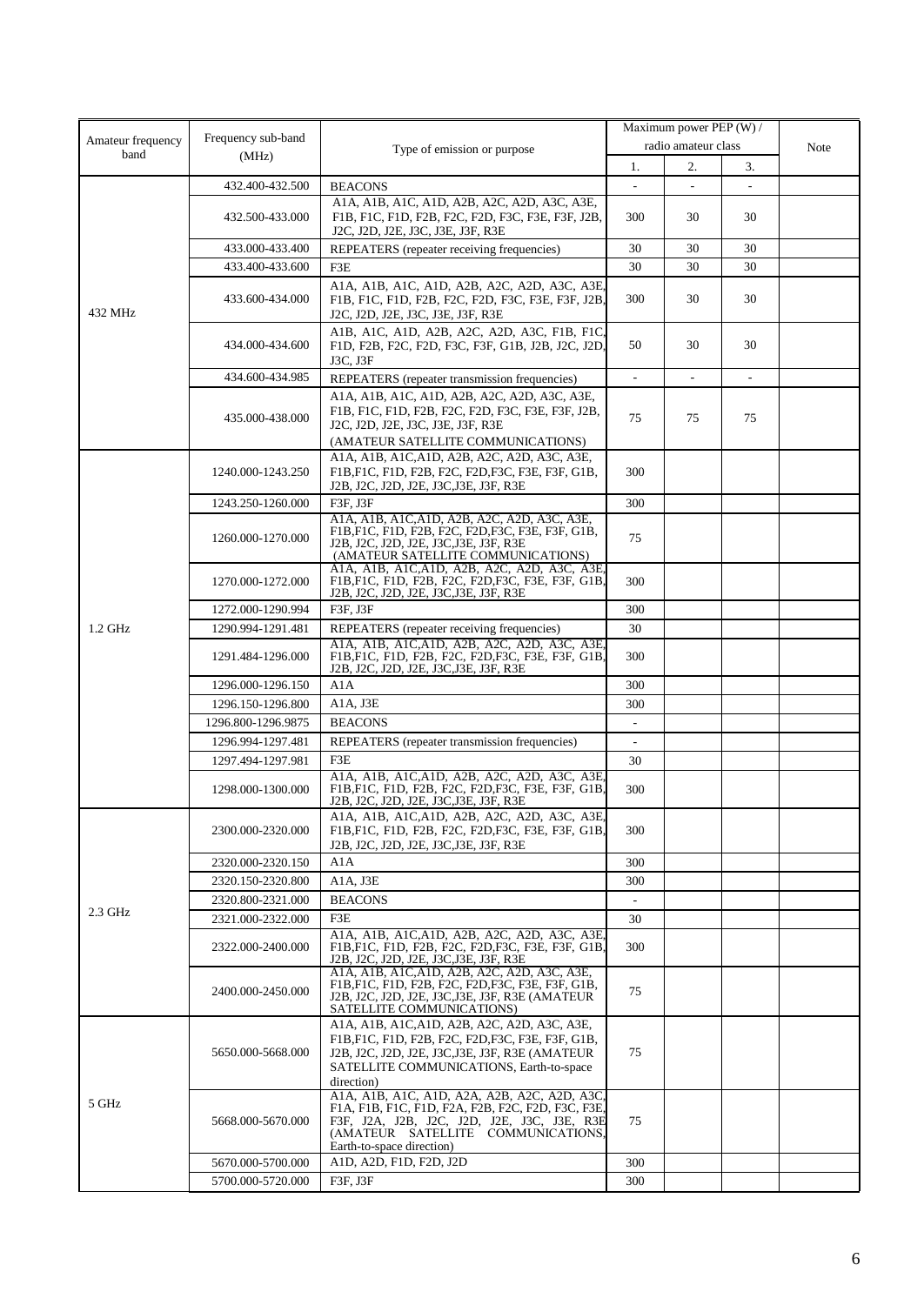|                |                           |                                                                                                                                                                                                                    |     | Maximum power PEP (W) / |    |      |
|----------------|---------------------------|--------------------------------------------------------------------------------------------------------------------------------------------------------------------------------------------------------------------|-----|-------------------------|----|------|
| Amateur        | Frequency sub-band        |                                                                                                                                                                                                                    |     | radio amateur class     |    |      |
| frequency band | (MHz)                     | Type of emission or purpose                                                                                                                                                                                        |     |                         |    | Note |
|                |                           |                                                                                                                                                                                                                    | 1.  | 2.                      | 3. |      |
|                | 5720.000-5760.000         | A1A, A1B, A1C, A1D, A2B, A2C, A2D, A3C, A3E,<br>F1B.F1C, F1D, F2B, F2C, F2D.F3C, F3E, F3F, G1B.<br>J2B, J2C, J2D, J2E, J3C, J3E, J3F, R3E                                                                          | 300 |                         |    |      |
|                | 5760.000-5762.000         | A1A, A1B, A1C, A1D, A2A, A2B, A2C, A2D, A3C<br>F1A, F1B, F1C, F1D, F2A, F2B, F2C, F2D, F3C, F3E,<br>F3F, J2A, J2B, J2C, J2D, J2E, J3C, J3E, R3E                                                                    | 300 |                         |    |      |
| 5 GHz          | 5762.000-5790.000         | A1A, A1B, A1C, A1D, A2B, A2C, A2D, A3C, A3E.<br>F1B, F1C, F1D, F2B, F2C, F2D, F3C, F3E, F3F, G1B,<br>J2B, J2C, J2D, J2E, J3C, J3E, J3F, R3E                                                                        | 300 |                         |    |      |
|                | 5790.000-5850.000         | A1A, A1B, A1C, A1D, A2A, A2B, A2C, A2D, A3C<br>F1A, F1B, F1C, F1D, F2A, F2B, F2C, F2D, F3C, F3E,<br>F3F, J2A, J2B, J2C, J2D, J2E, J3C, J3E, R3E<br>(AMATEUR SATELLITE COMMUNICATIONS,<br>space-to-Earth direction) |     |                         |    |      |
|                | 10000.000-10150.000       | A1D, A2D, F1D, F2D, J2D                                                                                                                                                                                            | 300 |                         |    |      |
|                | 10150.000-10250.000       | A1A, A1B, A1C, A1D, A2B, A2C, A2D, A3C, A3E.<br>F1B, F1C, F1D, F2B, F2C, F2D, F3C, F3E, F3F, G1B,<br>J2B, J2C, J2D, J2E, J3C, J3E, J3F, R3E                                                                        | 300 |                         |    |      |
|                | 10250.000-10350.000       | A1D, A2D, F1D, F2D, J2D                                                                                                                                                                                            | 300 |                         |    |      |
|                | 10350.000-10368.000       | A1A, A1B, A1C, A1D, A2B, A2C, A2D, A3C, A3E.<br>F1B, F1C, F1D, F2B, F2C, F2D, F3C, F3E, F3F, G1B,<br>J2B, J2C, J2D, J2E, J3C, J3E, J3F, R3E                                                                        | 300 |                         |    |      |
| 10 GHz         | 10368.000-10370.000       | A1A, A1B, A1C, A1D, A2A, A2B, A2C, A2D, A3C<br>F1A, F1B, F1C, F1D, F2A, F2B, F2C, F2D, F3C, F3E,<br>F3F, J2A, J2B, J2C, J2D, J2E, J3C, J3E, R3E                                                                    | 300 |                         |    |      |
|                | 10370.000-10450.000       | A1A, A1B, A1C, A1D, A2B, A2C, A2D, A3C, A3E,<br>F1B, F1C, F1D, F2B, F2C, F2D, F3C, F3E, F3F, G1B,<br>J2B, J2C, J2D, J2E, J3C, J3E, J3F, R3E                                                                        | 300 |                         |    |      |
|                | 10450.000-10500.000       | A1A, A1B, A1C, A1D, A2A, A2B, A2C, A2D, A3C<br>F1A, F1B, F1C, F1D, F2A, F2B, F2C, F2D, F3C, F3E,<br>F3F, J2A, J2B, J2C, J2D, J2E, J3C, J3E, R3E<br>(AMATEUR SATELLITE COMMUNICATIONS)                              | 50  |                         |    |      |
|                | 24000.000-24048.000       | A1A, A1B, A1C, A1D, A2A, A2B, A2C, A2D, A3C,<br>F1A, F1B, F1C, F1D, F2A, F2B, F2C, F2D, F3C, F3E,<br>F3F, J2A, J2B, J2C, J2D, J2E, J3C, J3E, R3E<br>(AMATEUR SATELLITE COMMUNICATIONS)                             | 50  |                         |    |      |
| 24 GHz         | 24048.000-24050.000       | A1A, A1B, A1C, A1D, A2A, A2B, A2C, A2D, A3C,<br>F1A, F1B, F1C, F1D, F2A, F2B, F2C, F2D, F3C, F3E,<br>F3F, J2A, J2B, J2C, J2D, J2E, J3C, J3E, R3E                                                                   | 75  |                         |    |      |
|                | 24050.000-24250.000       | A1A, A1B, A1C, A1D, A2B, A2C, A2D, A3C, A3E,<br>F1B, F1C, F1D, F2B, F2C, F2D, F3C, F3E, F3F, G1B,<br>J2B, J2C, J2D, J2E, J3C, J3E, J3F, R3E                                                                        | 75  |                         |    |      |
| 47 GHz         | 47000.000-47200.000       | A1A, A1B, A1C, A1D, A2B, A2C, A2D, A3C, A3E.<br>F1B, F1C, F1D, F2B, F2C, F2D, F3C, F3E, F3F, G1B,<br>J2B, J2C, J2D, J2E, J3C, J3E, J3F, R3E                                                                        | 75  |                         |    |      |
| 76 GHz         | 76000.000-81500.000       | A1A, A1B, A1C, A1D, A2B, A2C, A2D, A3C, A3E,<br>F1B, F1C, F1D, F2B, F2C, F2D, F3C, F3E, F3F, G1B,<br>J2B, J2C, J2D, J2E, J3C, J3E, J3F, R3E                                                                        | 75  |                         |    |      |
| 122 GHz        | 122250.000-<br>123000.000 | A1A, A1B, A1C, A1D, A2B, A2C, A2D, A3C, A3E,<br>F1B, F1C, F1D, F2B, F2C, F2D, F3C, F3E, F3F, G1B,<br>J2B, J2C, J2D, J2E, J3C, J3E, J3F, R3E                                                                        | 75  |                         |    |      |
| 134 GHz        | 134000.000-<br>141000.000 | A1A, A1B, A1C, A1D, A2B, A2C, A2D, A3C, A3E,<br>F1B, F1C, F1D, F2B, F2C, F2D, F3C, F3E, F3F, G1B,<br>J2B, J2C, J2D, J2E, J3C, J3E, J3F, R3E                                                                        | 75  |                         |    |      |
| 241 GHz        | 241000.000-<br>250000.000 | A1A, A1B, A1C, A1D, A2B, A2C, A2D, A3C, A3E,<br>F1B, F1C, F1D, F2B, F2C, F2D, F3C, F3E, F3F, G1B,<br>J2B, J2C, J2D, J2E, J3C, J3E, J3F, R3E                                                                        | 75  |                         |    |      |

Notes:

1. PACKET RADIO is not used within this sub-band;

- 2. Sub-band where intercontinental A1A radio contacts have priority;
- 3. Sub-band is recommended for A1A contests;
- 4. In this sub-band the use of PACKET RADIO is recommended as digital communications;
- 5. Sub-band is recommended for PHONE contests, including the 3.7-3.8MHz sub-band;
- 6. Sub-band where intercontinental PHONE radio contacts have priority;
- 8. A1A has priority within the 50.000-50.100 MHz sub-band;
- 9. This sub-band in intended for Earth-Moon-Earth radio contacts;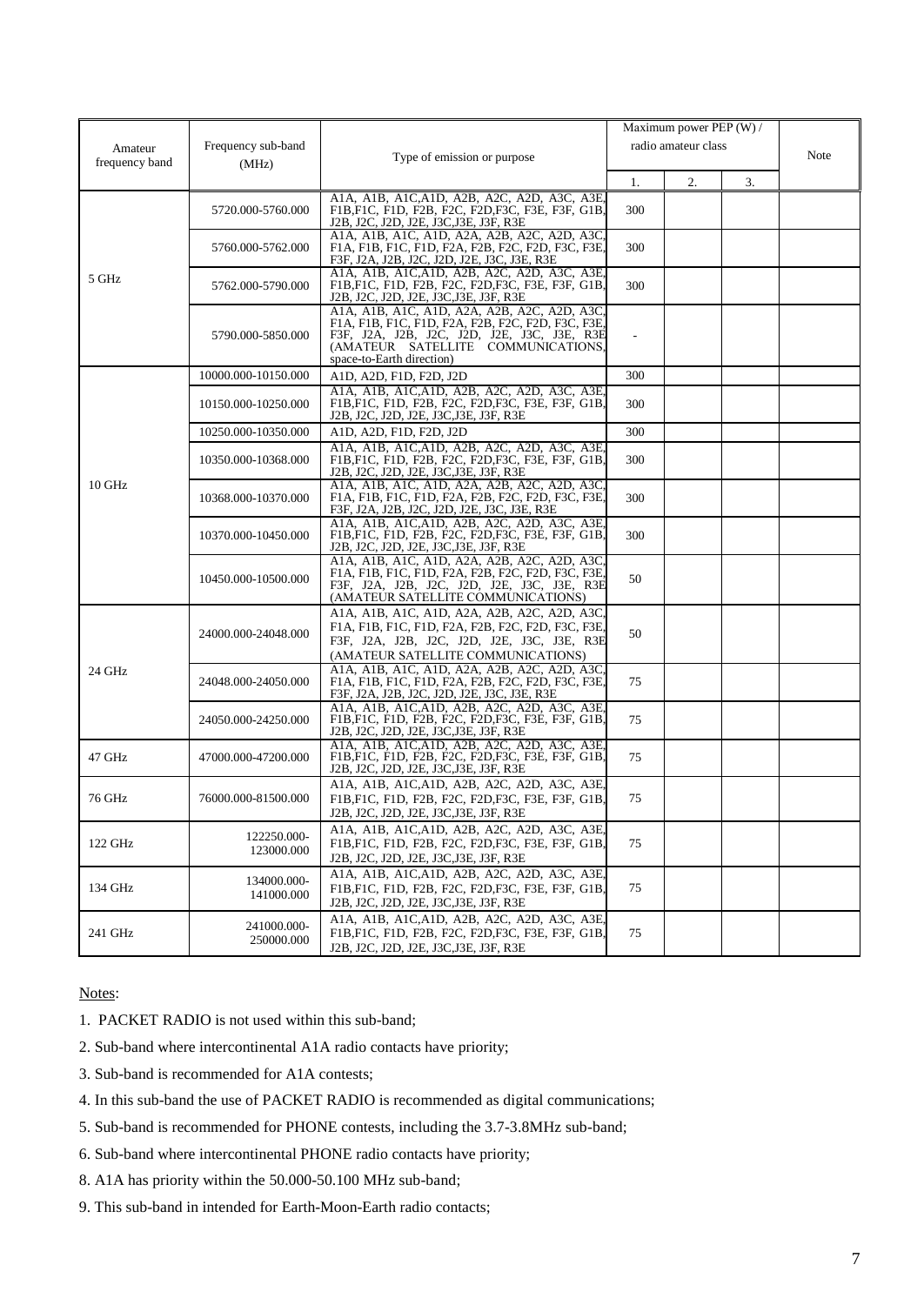10. In the 51.0-51.9 MHz frequency band, amateur radio stations are allowed to work by A1A, J3E , F1B, F2D modes of emission;

11. Frequency band 50.0-51.9 MHz is used on secondary basis.

Оther:

-Types of emissions are classified by priority of use;

- Amateur radio communications in contests are not allowed within the 10MHz, 18MHz, and 24 MHz bands;

- Amateur two-way radio stations are allowed to use, for simplex work, the frequencies within frequency sub-bands given in Table no.1 of these Rules.

- Mobile radio stations use 145.500 MHz and 433.500 MHz frequencies for originating a call.

*II.1.2. Amateur repeater radio stations*

## **Article 8**

Amateur repeater radio stations are allowed to work only on allocated frequencies within frequency sub-bands and at channel distance given in Table no.2 of these Rules.

On 2.3 GHZ and higher bands, technical characteristics of amateur repeater stations shall be in accordance with the standards and recommendations for such types of radio stations.

Interlinkage of amateur repeater stations and transmission of amateur radio communications among such stations shall be implemented in accordance with regulations of the Association of Radio Amateurs of Serbia.

| <b>Amateur frequency</b> | <b>Frequency sub-band</b> |                                     |  |  |
|--------------------------|---------------------------|-------------------------------------|--|--|
| band                     | Receiving frequency /MHz/ | <b>Transmission frequency /MHz/</b> |  |  |
|                          |                           |                                     |  |  |
| 144 MHz                  | 145.000-145.1875          | 145.600-145.7875                    |  |  |
|                          | 12.5 kHz channel spacing  |                                     |  |  |
| 432 MHz                  | 433.000-433.375           | 434.600-434.975                     |  |  |
|                          | 12.5 kHz channel spacing  |                                     |  |  |
| $1.2$ GHz                | 1291.000-1291.475         | 1297.000-1297.475                   |  |  |
|                          | 25 kHz channel spacing    |                                     |  |  |

## **Тable no. 2**

#### **Article 9**

Amateur repeater stations are used for F3E emissions.

Transmitter frequency deviation of amateur repeater stations may not exceed  $\pm$  5 kHz, while for transmitters of amateur repeater stations operating in the 144 and 432 MHz frequency band it shall not exceed  $\pm$  3 kHz.

#### **Article 10**

Effective radiated power (ERP) shall not exceed: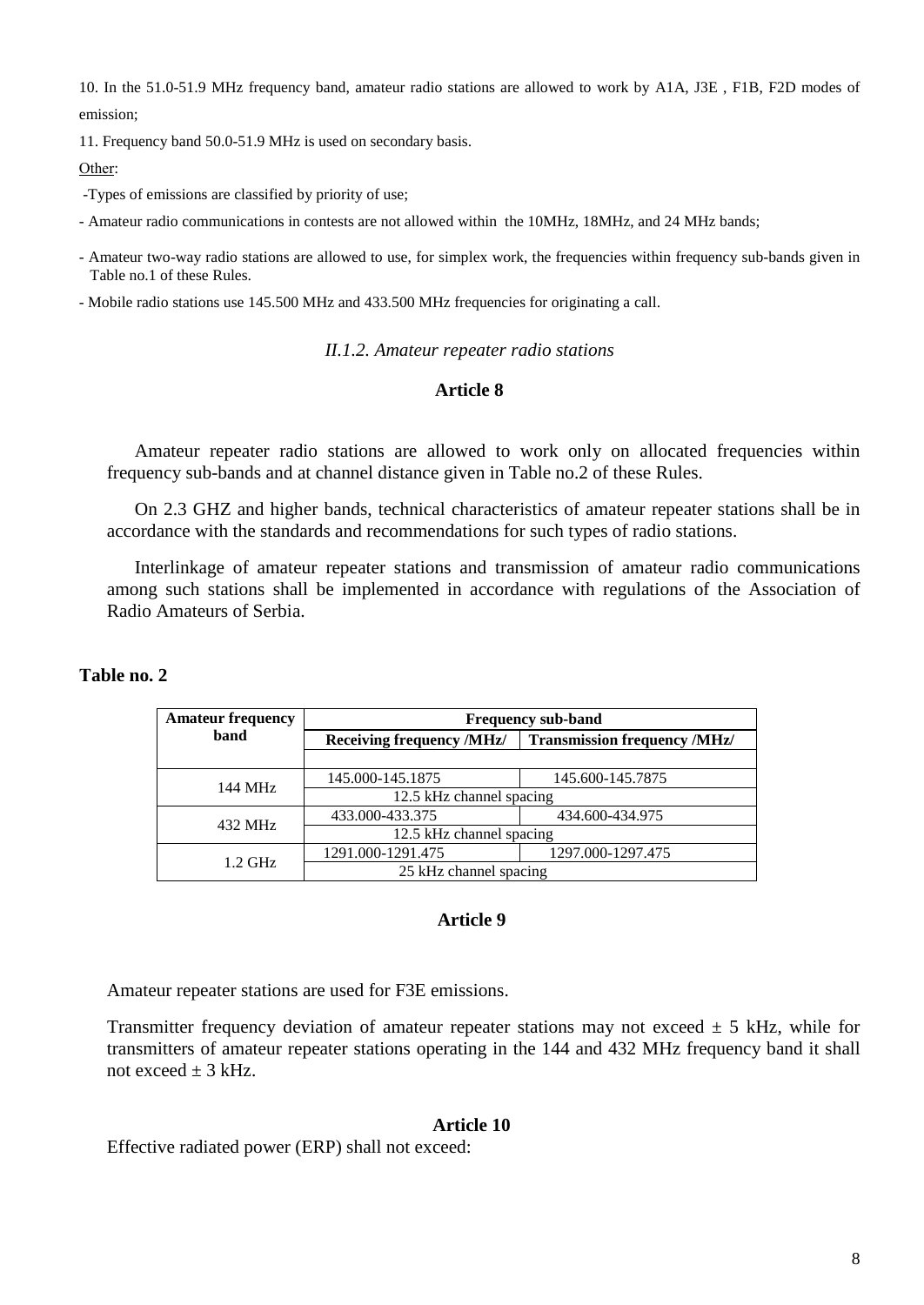- 1. 15W for amateur repeater stations for primary coverage<br>2. 1W amateur repeater stations for local coverage
- 2. 1W amateur repeater stations for local coverage

Amateur repeater radio stations shall be installed by associations of amateur radio operators.

# *II.1.3. Аmateur radiobeacons*

## **Article 11**

Amateur radio beacons may operate only in frequency sub-bands and modes of emission given in Table no.3 of these Rules.

| Amateur<br>frequency band | Frequency sub-band for<br>amateur beacons | Type of radio beacons     | Mode of emission                                            |
|---------------------------|-------------------------------------------|---------------------------|-------------------------------------------------------------|
| 14 MHz                    | 14099-14101 kHz                           | international             | A <sub>1</sub> A <sub>2</sub> A <sub>2</sub> A <sub>1</sub> |
| 18 MHz                    | 18109-18111 kHz                           | international             | A <sub>1</sub> A <sub>2</sub> A <sub>2</sub> A <sub>1</sub> |
| 21 MHz                    | 21149-21151 kHz                           | international             | A1A, A2A                                                    |
| 24 MHz                    | 24929-24931 kHz                           | international             | A <sub>1</sub> A <sub>2</sub> A <sub>2</sub> A <sub>1</sub> |
| 28 MHz                    | 28190-28225 kHz                           | international             | A <sub>1</sub> A <sub>2</sub> A <sub>2</sub> A <sub>1</sub> |
| 50 MHz                    | 50.020-50.080 MHz                         | international<br>national | F1A<br>F1A                                                  |
| 144 MHz                   | 144.400-144.490 MHz                       | national<br>local         | F1A<br>F1A                                                  |
| 432 MHz                   | 432.800-432.990 MHz                       | national<br>local         | F1A<br>F <sub>1</sub> A                                     |
| $1.2$ GHz                 | 1296.800-1296.9875 MHz                    | national<br>local         | F1A<br>F1A                                                  |
| $2.3$ GHz                 | 2320.800-2321.000 MHz                     | national<br>local         | F1A<br>F1A                                                  |

## **Таble no. 3**

# **Article 12**

Effective radiated power (ERP) shall not exceed:

- 1. 50W for amateur radio beacons of international type;
- 2. 10W for amateur radio beacons of national type;
- 3. 1W for amateur radio beacons of local type.

Amateur radio beacons have to be approved by the association of amateur radio operators.

## *II. 1.4. Amateur receivers*

## **Article 13**

Amateur receiver stations shall operate in all frequency bands and with all emission modes given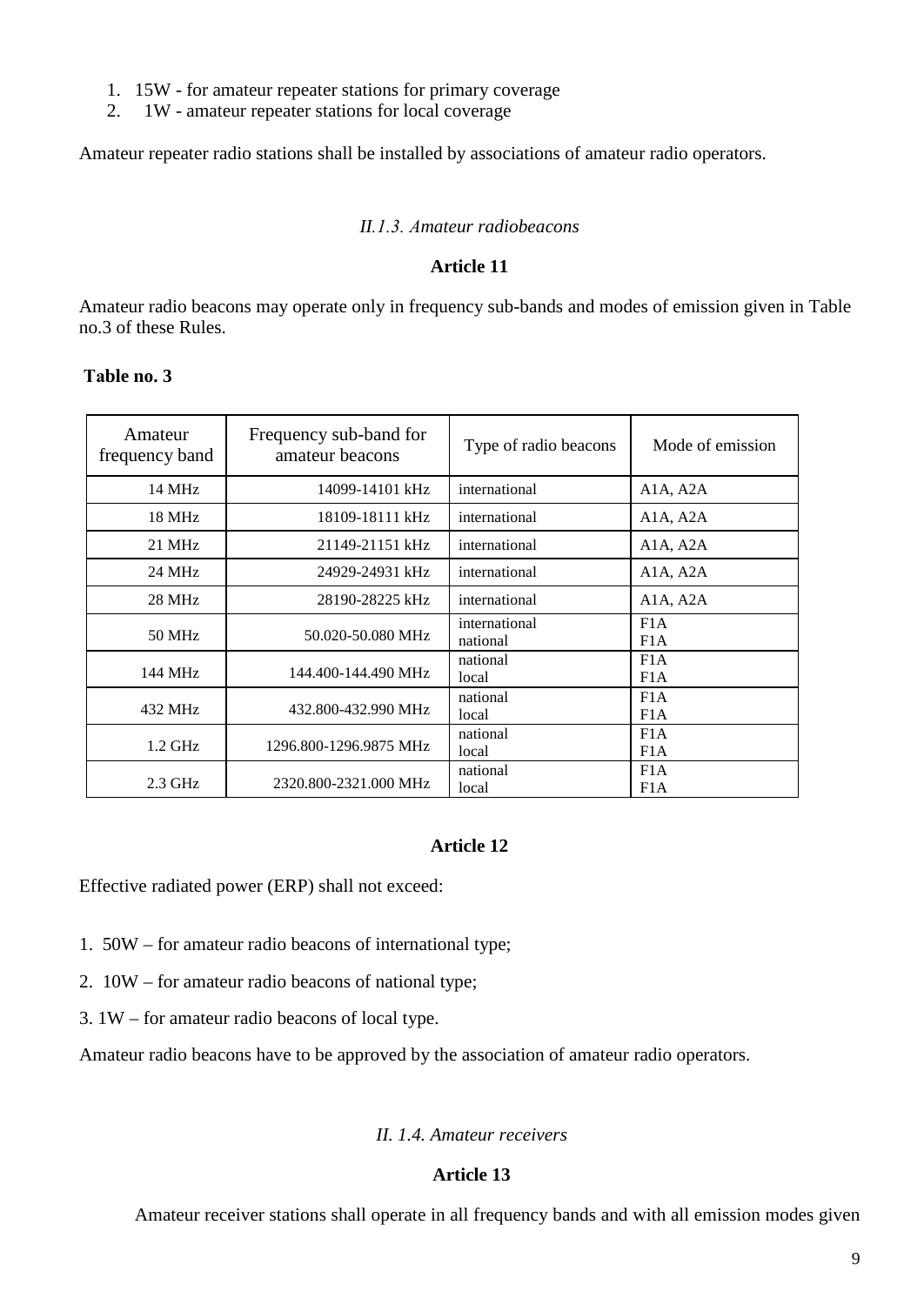in Table no.1 of these Rules. Identification mark of this type of receivers shall be assigned in the manner stipulated in Article 20, paragraph 6 herein.

## *II.1.5. Amateur transmitters for radio goniometry*

## **Article 14**

Amateur transmitter radio stations for radio goniometry shall operate only in frequency subbands and modes of emission in compliance with international regulations for contests in amateur radio goniometry.

## **Article 15**

Effective radiated power (ERP) shall not exceed:

1. 5W – for amateur transmitter stations for radio goniometry operating in frequency bands over 30 MHz;

2. 10W – for amateur transmitter stations for radio goniometry operating in frequency bands up to 30MHz

*II.1.6. Аmateur radio stations for digital communications*

# **Article 16**

Amateur radio stations for digital communications operate only in frequency sub-bands given in Table no.1 of these Rules.

These radio stations may be interconnected for the purpose of receiving, transmiting, recording and downloading information.

*II.2. Technical conditions of amateur spurious emissions*

## **Article 17**

Mean power of each secondary component from transmitter to antenna duct shall not exceed values given in Table 4 of these Rules.

## **Таble no.4**

| Band         | Attenuation (dB) in relation to power<br>fed antenna duct          |
|--------------|--------------------------------------------------------------------|
| Below 30 MHz | $43 + 10$ log (PEP <sup>*</sup> ) or 50 dB, i.e. the<br>weaker one |
| Above 30 MHz | $43 + 10 \log(P^*)$ or 70 dBc, i.e. the<br>weaker one              |

Note: - PEP (PEP – *Peak Envelope Power*) is peak value of envelope power in watts; - P is mean power in watts.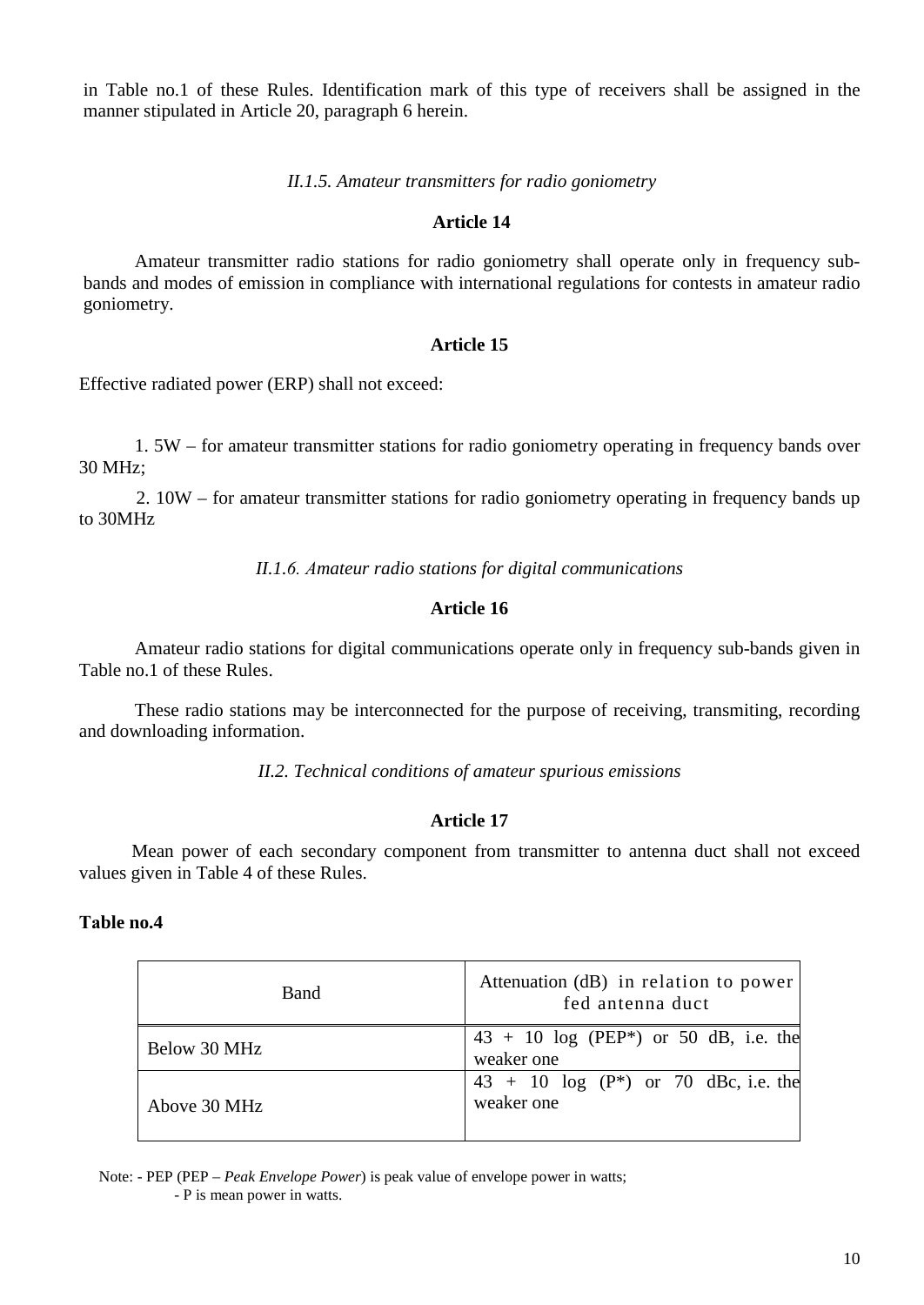#### *II.3. Location and operating time of amateur radio stations*

#### **Article 18**

Amateur two-way radio stations are used from fixed locations, during motion and standing on points not previously set.

Amateur receiver stations are used from fixed locations, during motion and during standing on points not previously set.

Amateur transmitter stations for radio goniometry are used during standing on points not previously set.

Amateur repeater stations are used from fixed locations.

Amateur radio beacon stations are used from fixed locations whereas amateur radio beacons of local type are also used during standing on points not previously set.

Amateur radio stations for digital communications are used from fixed locations and during standing on points not previously set.

Amateur radio stations operate periodically during 24 hours /HX/.

*II.4. Identification of amateur radio station emissions*

#### **Article 19**

All emissions of amateur radio stations must be identified by call signs or identification signs.

Emissions of amateur repeater stations, amateur radio beacon stations and amateur radio stations for digital communications are identified by periodical automatic emissions of identification signs.

Notwithstanding the provision of paragraph 1 herein, amateur transmitter radio goniometric stations, amateur radio beacon stations of local type as well as emissions for technical research in amateur space radio communications need not be identified in the manner stipulated in paragraphs 1 and 2 herein.

#### **Article 20**

Call signs and identification signs for identification of emisssions of amateur stations consist of the following:

- 1. two letters;
- 2. one number;
- 3. one, two or three letters.

In compliance with the ITU distribution, a part of call sign referred to in item 1, paragraph 1 of this Article comprising letters YT or YU indicate belonging of an amateur radio station to the Republic of Serbia.

One part of call sign referred to in item 3 of paragraph 1 of this Article is composed of international Latin alphabet letters. Letters with accent mark shall not be used.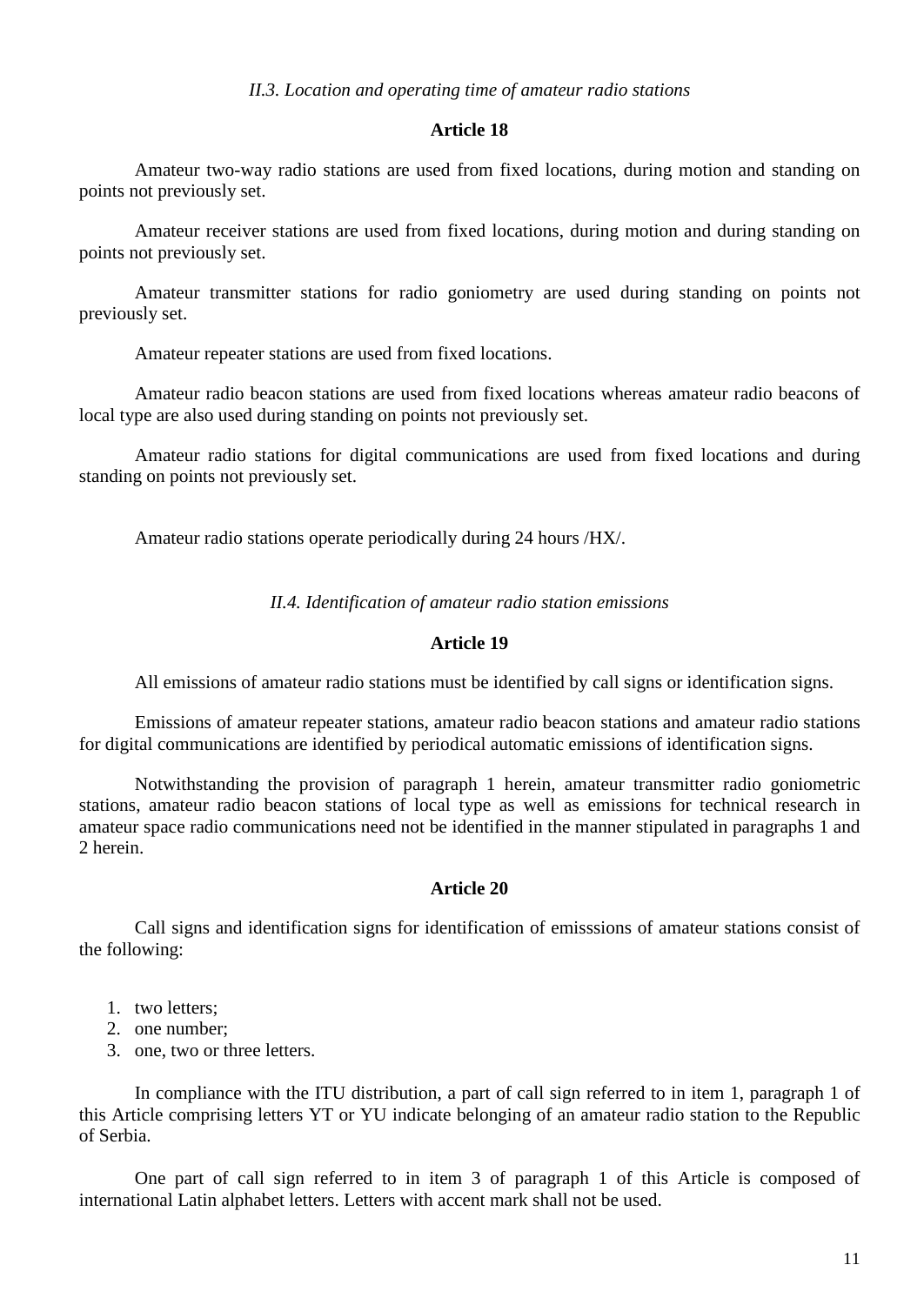Exceptionally, for temporary use, a part of call sign referred to in items 2 and 3, paragraph 1 of this Article may be composed of several numbers or letters.With the purpose of obtaining a call sign which deviates from these Rules, an applicant shall submit an application form to the Republic Agency for Electronic Communications (hereinafter: Agency) two months prior to the implementation thereof in order to have it registered with the International Telecommunication Union (ITU) and published in their Operating Bulletin.

A part of the call sign referred to in item 3 paragraph 1 of this Article shall not contain a combination of letters, which, due to their being similar to accident, security, alarm or emergency signs, might cause confusion.

Identification mark of amateur receiver station shall include letters YU, number, RS Latin letters and one to four numbers.

## **Article 21**

Several amateur stations with the same mode of emission identified by the same call sign or identification sign shall not be used at the same time within the same amateur frequency band.

*II.4.1. Identification of emissions of amateur two-way radio stations*

## **Article 22**

Emissions of amateur two-way radio stations have to be identified by call signs allocated by the association of amateur radio operators.

## **Article 23**

Call sign must be emitted at the beginning and at the end of each amateur radio contact.

In accordance with the provision of paragraph 1 of this Article, the beginning and the end of amateur radio contact shall also imply the beginning and the end of a series of short amateur radio communications among the same amateur radio stations.

During longer amateur radio communications, call sign shall be emitted in an interval of ten minutes.

Call sign shall always be emitted with the change of frequency.

## **Article 24**

When call sign is pronounced (in radio telephony contacts), letters and numbers forming such a sign shall be pronounced by using words the initial letter of which is the same as the letter or number included in the call sign (spelling).

Words listed in the national and international table are used for spelling.

| Letter or number | Word  | Letter of number | Word  |
|------------------|-------|------------------|-------|
|                  | Avala |                  | Alpha |

## **NARIONAL TABLE FOR SPELLING INTERNATIONAL TABLE FOR SPELLING**

| r number | Word  | Letter of number | Word  |
|----------|-------|------------------|-------|
| Α        | Avala |                  | Alpha |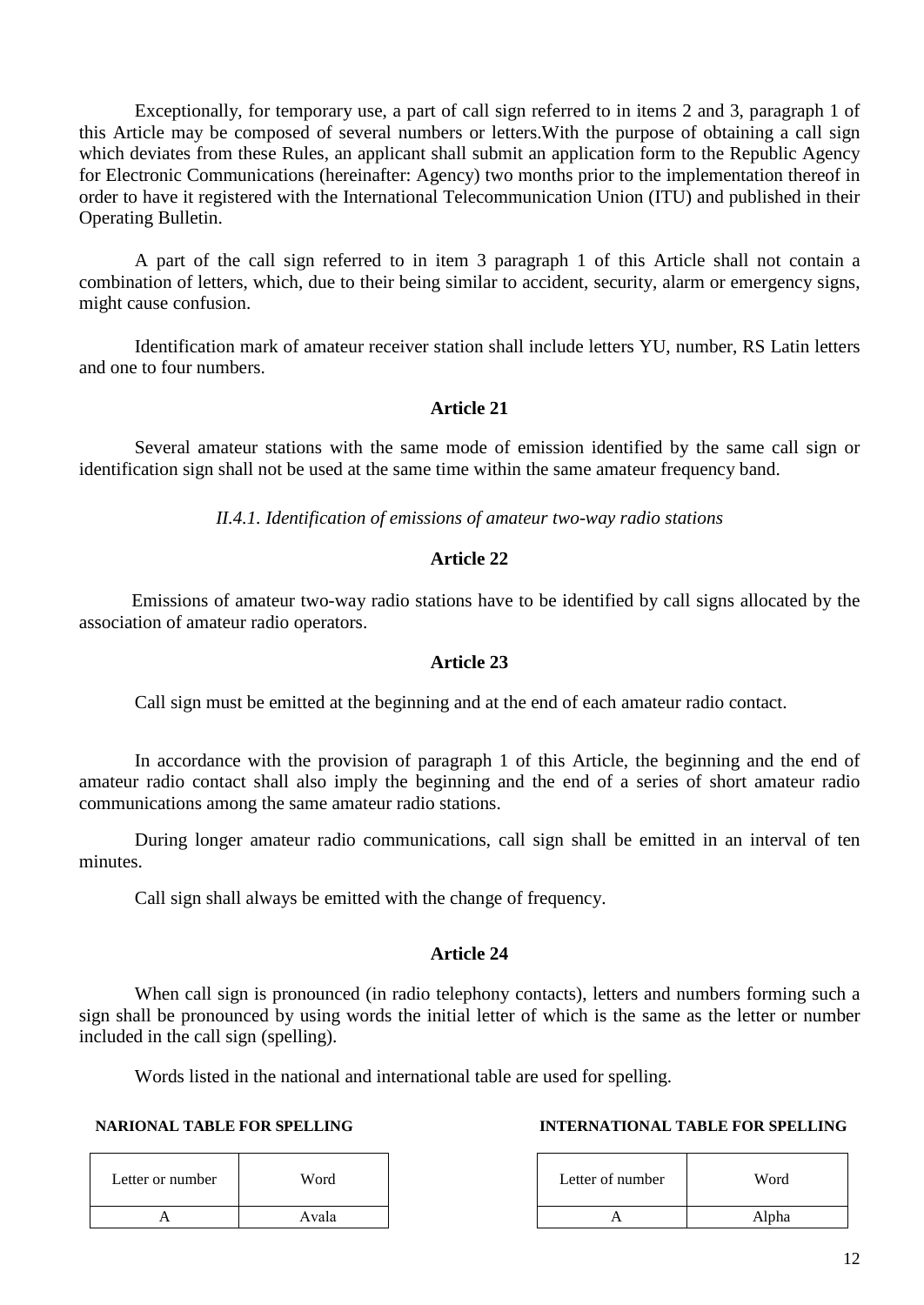| B                       | Beograd                 |  |
|-------------------------|-------------------------|--|
| $\mathbf C$             | Cetinje                 |  |
| D                       | Drina                   |  |
| E                       | Evropa                  |  |
| F                       | Futog                   |  |
| G                       | Golija                  |  |
| $\overline{\mathrm{H}}$ | Heroj                   |  |
| I                       | Igalo                   |  |
| J                       | Jadran                  |  |
| K                       | Kosovo                  |  |
| L                       | Lovćen                  |  |
| M                       | Morava                  |  |
| $\overline{\bf N}$      | Niš                     |  |
| $\overline{O}$          | Obilić                  |  |
| $\overline{\mathrm{P}}$ | Pirot                   |  |
| Q                       | Kvorum                  |  |
| $\overline{\text{R}}$   | Ruma                    |  |
| S                       | Sava                    |  |
| T                       | Timok                   |  |
| U                       | Užice                   |  |
| $\overline{\mathsf{V}}$ | Valjevo                 |  |
| W                       | Duplo ve                |  |
| X                       | Iks                     |  |
| $\overline{\text{Y}}$   | Ipsilon                 |  |
| Z                       | Zemun                   |  |
|                         |                         |  |
| ħ                       | Cuprija                 |  |
| Ч                       | Čačak                   |  |
| $\mathbf{\bar{b}}$      | <b>Dakovica</b>         |  |
| Ų                       | Džep                    |  |
| Љ                       | Ljubovija               |  |
| $\mathbf{H}$            | Njegoš                  |  |
| Ш                       | Šabac                   |  |
| Ж                       | Žabljak                 |  |
|                         |                         |  |
| 1                       | Jedinica                |  |
| $\overline{c}$          | Dva                     |  |
| 3                       | Tri                     |  |
| $\overline{4}$          | Četiri                  |  |
| 5                       | Petica                  |  |
| 6                       | $\mathrm{\check{S}est}$ |  |
| 7                       | Sedam                   |  |
| 8                       | Osam                    |  |
| 9                       | Devet                   |  |
| $\boldsymbol{0}$        | Nula                    |  |
|                         |                         |  |

| $\, {\bf B}$              | Beograd         | $\, {\bf B}$            | <b>Bravo</b> |
|---------------------------|-----------------|-------------------------|--------------|
| $\mathbf C$               | Cetinje         | $\mathbf C$             | Charlie      |
| $\overline{D}$            | Drina           | D                       | Delta        |
| $\overline{\mathrm{E}}$   | Evropa          | ${\bf E}$               | Echo         |
| $\boldsymbol{\mathrm{F}}$ | Futog           | ${\bf F}$               | Foxtrot      |
| ${\bf G}$                 | Golija          | G                       | Golf         |
| $\boldsymbol{\mathrm{H}}$ | Heroj           | $H_{\rm}$               | Hotel        |
| $\bf I$                   | Igalo           | $\bf I$                 | India        |
| $\overline{\mathbf{J}}$   | Jadran          | $\bf J$                 | Juliet       |
| $\overline{\mathbf{K}}$   | Kosovo          | $\bf K$                 | Kilo         |
| $\overline{L}$            | Lovćen          | $\mathbf L$             | Lima         |
| $\overline{\mathbf{M}}$   | Morava          | M                       | Mike         |
| $\overline{\mathbf{N}}$   | Niš             | $\overline{N}$          | November     |
| $\overline{0}$            | Obilić          | $\mathbf{O}$            | Oscar        |
| $\overline{P}$            | Pirot           | ${\bf P}$               | Papa         |
| $\overline{Q}$            | Kvorum          | Q                       | Quebec       |
| $\overline{\mathbf{R}}$   | Ruma            | ${\bf R}$               | Romeo        |
| ${\bf S}$                 | Sava            | ${\bf S}$               | Sierra       |
| $\mathbf T$               | Timok           | T                       | Tango        |
| ${\bf U}$                 | Užice           | $\mathbf U$             | Uniform      |
| $\overline{\text{V}}$     | Valjevo         | $\overline{\mathsf{V}}$ | Victor       |
| W                         | Duplo ve        | W                       | Whiskey      |
| $\overline{\textbf{X}}$   | Iks             | X                       | X-ray        |
| $\overline{\textbf{Y}}$   | Ipsilon         | Y                       | Yankee       |
| $\overline{z}$            | Zemun           | Z                       | Zulu         |
|                           |                 |                         |              |
| $\overline{\text{h}}$     | Ćuprija         | $\mathbf{1}$            | one          |
| $\mathbf{q}$              | Čačak           | $\overline{2}$          | two          |
| $\overline{b}$            | <b>Đakovica</b> | 3                       | three        |
| $\,\rm \mu$               | Džep            | $\overline{4}$          | four         |
| Љ                         | Ljubovija       | 5                       | five         |
| $\mathbf H$               | Njegoš          | 6                       | six          |
| Ш                         | Šabac           | $\overline{7}$          | seven        |
| Ж                         | Žabljak         | $\,8\,$                 | eight        |
|                           |                 | 9                       | nine         |
| $\mathbf{1}$              | Jedinica        | $\boldsymbol{0}$        | zero         |

Emission of amateur two-way radio stations during stopping at points not set in advance may be identified by a call sign with the additional suffix consisting of a fraction line (/) and letter P for radio telegraphy, or of word PORTABLE for radio telephony.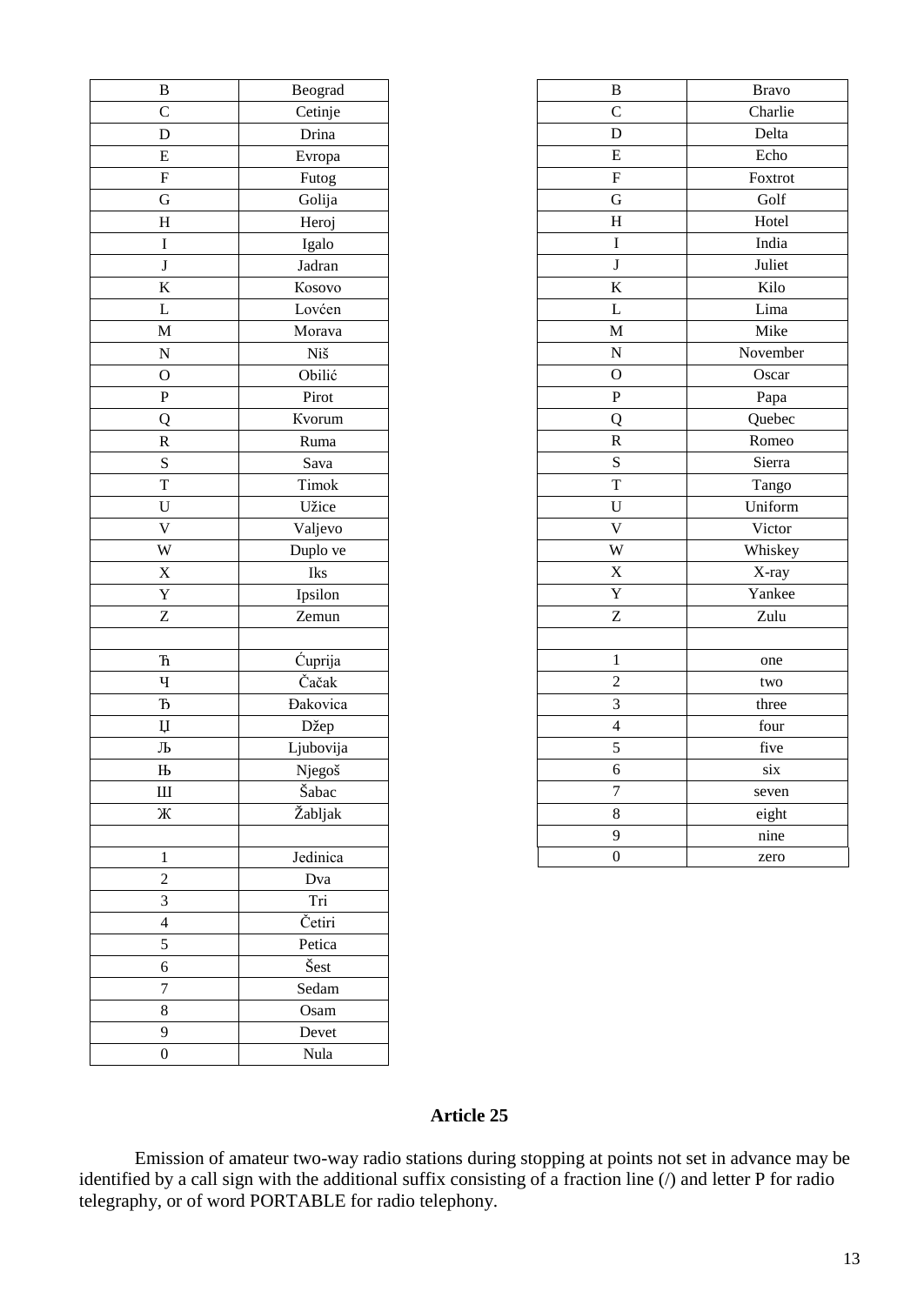Emission of amateur two-way radio stations on motor vehicles or on the ship within territorial waters is identified by a call sign with the addional suffix consisting of a fraction line (/) and letter M for radio telegraphy or of word MOBILE for radiotelephony.

Emission of amateur two-way radio stations on airplanes are identified by a call sign with the additional suffix consisting of a fraction line (/) and letters AM for radiotelegraphy or words AIR MOBILE for radiotelephony.

## **Article 26**

The individual licence for the use of radio frequency shall be issued to a foreign physical person by the Agency, in the absence of a reciprocal agreement with the State of applicant's citizenship.

Call signs identifying emissions of amateur two-way radio stations used by foreign citizens, owners of CEPT – amateur radio licences, temporarily staying in the territory of the Republic of Serbia for no longer than 90 days, shall be composed of letters YU, fraction line and a call sign used by amateur radio operators in their own country.

*II.4.2 Identification of emissions of amateur repeater stations*

## **Article 27**

Emissions of amateur repeater stations must be identified by identification signs allocated by the association of amateur radio operators.

#### *II.4.3. Identification of emissions of amateur radio beacon stations*

## **Article 28**

Amateur radio beacon station shall emit, for identification purposes, by means of international Morse code at the speed of about 50 characters per minute, the identification sign and location data of such amateur radio beacon station in an appropriate form.

Following the emission of the identification sign and location data in compliance with paragraph 1 of this Article, amateur radio beacon station shall emit a continuous sign for a period of about 20 seconds.

## **Article 29**

Emissions of amateur radio beacon stations have to be identified by signs allocated by the association of amateur radio operators.

*II.4.4. Identification of emissions of amateur transmitter stations for radio goniometry*

#### **Article 30**

Emissions of amateur transmitter stations for radio goniometry, in compliance with the provision of paragraph 3 of Article 18 of these Rules, shall not be identified by call signs.

Emissions of amateur transmitter stations for radio goniometry shall be identified by a characteristic sign which shall be emitted by means of the international Morse code at the telegraphic speed of 10 to 60 characters per minute and which shall consist of one of the following groups of letters or of a group of letters and numbers: MOE, MOI, MOS, MOH, MO5, MO.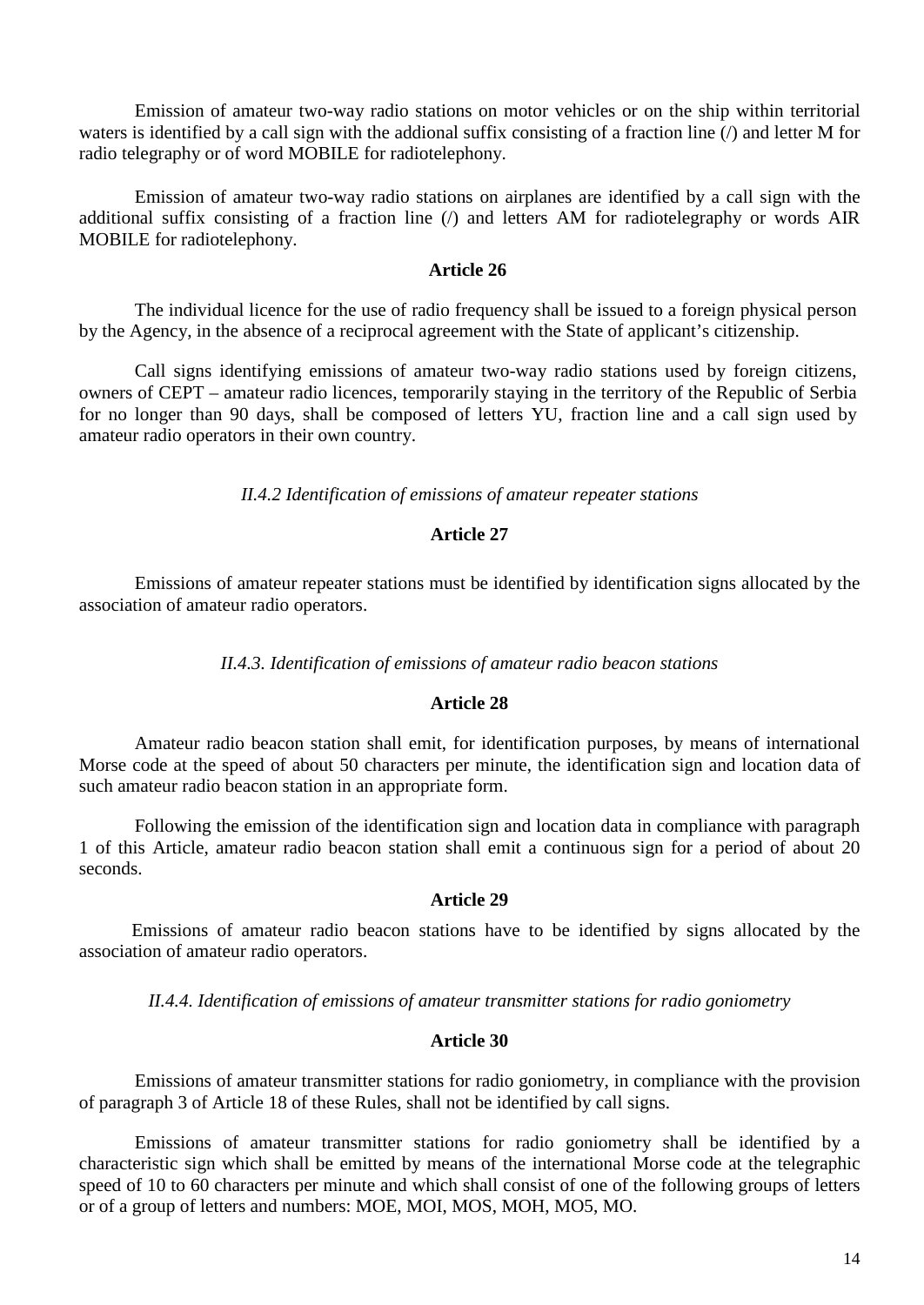*II. 4.5. Identification of emissions of amateur stations for digital communications*

#### **Article 31**

Emissions of amateur two-way radio stations for digital communications have to be identified by signs allocated by the association of amateur radio operators.

#### **III AMATEUR RADIO OPERATORS**

*III.1. Requirements for acquiring the title of amateur radio operator*

## **Article 32**

The title of amateur radio operator may be acquired by any person professionally qualified for operating amateur radio stations.

Professional qualifications of amateur radio operators shall be evidenced by certificates for relevant degree of professional skill.

According to a degree of professional qualifications, amateur radio operators shall be classified in classes: 1, 2 and 3.

Professional examinations shall be subject to uniform plan and programme adopted by the Association of Radio Amateurs of Serbia

Professional examinations for amateur radio operators shall be arranged and organized by the association of amateur radio operators.

On the grounds of the certificate obtained for the appropriate class, the association of amateur radio operators shall prepare documentation required for the issuance of an amateur radio licence, including the call sign and shall submit it to the Agency.

The Agency shall issue an amateur radio licence on the basis of the submitted documentation.

Amateur radio licence shall be issued for a ten-year period of time.

### **Article 33**

Documentation referred to in paragraph 6 of Article 32 hereof shall include the following:

- Certificate of professional examination for the appropriate class;
- Call sign:
- Application form for the issuance of amateur radio licence
- Evidence substantiating the payment of the licence issuance fee.

Amateur radio licence issuance fees shall be equal to the licence issuance fees for the use of radio frequencies for amateur radio stations.

The application form for amateur radio licence issuance shall include the following:

Name and surname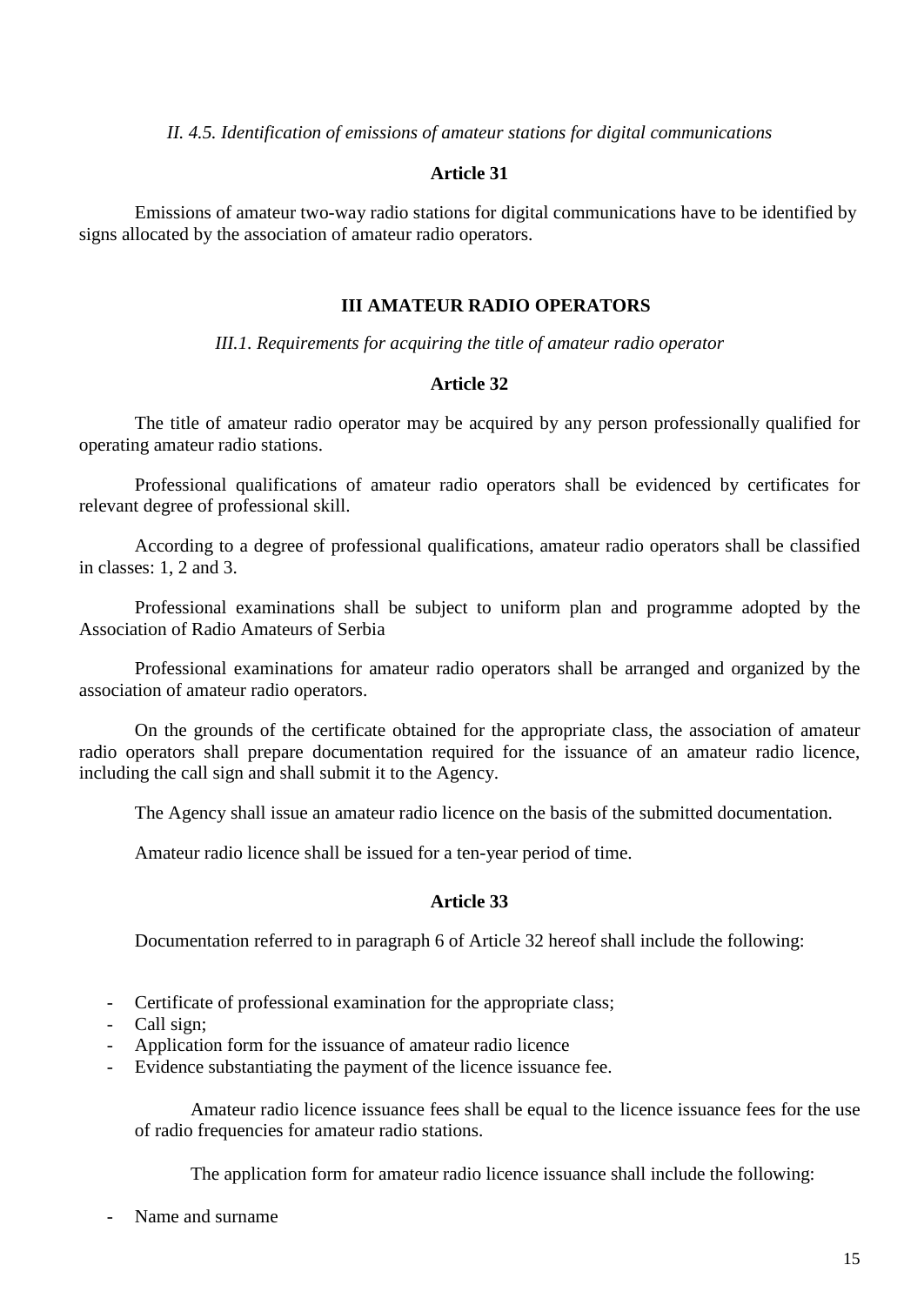- Personal ID number
- Place and address
- Call sign
- Signature of applicant

The Agency shall keep the Register of the issued amateur radio licences.

# **Article 34**

The form of the amateur radio licence is enclosed herewith and shall make an integral part hereof.

The form of the amateur radio licence shall be printed on a 54 x 86.6 mm plastic card.

## **Article 35**

The requirements for amateur radio operators to obtain Class I referred to in Article 32 of these Rules are in compliance with CEPT programme according to the T/R 61-02 document.

Classes II and III shall be considered as national classes.

*III.2. Requirements for the operation of amateur radio stations*

# **Article 36**

Amateur radio station may operate if the owner holds the amateur radio station licence.

# **Article 37**

The form of the amateur radio station licence shall be approved by the Agency by means of a general by-law.

## **Article 38**

In order to obtain the amateur radio station licence of amateur radio station operators and the association of amateur radio operators, the applicant shall submit the following documentation:

- application form for the issuance of an individual licence for the use of radio frequencies for a personal radio amateur station, i.e. application form for the issuance of an individual licence for the use of frequencies for club radio amateur station
- evidence of entry into the register (for organizations of amateur radio station operators)
- copy of an amateur radio station licence
- evidence substantiating the payment of fees for the issuance of an individual licence for the use of radio frequencies in compliance with the general by-laws of the Agency.

Documentation required for the issuance of an individual licence for the use of radio frequencies for an amateur radio station shall be provided by the association of amateur radio operators and forwarded to the Agency for verification and entry into the register of issued licences.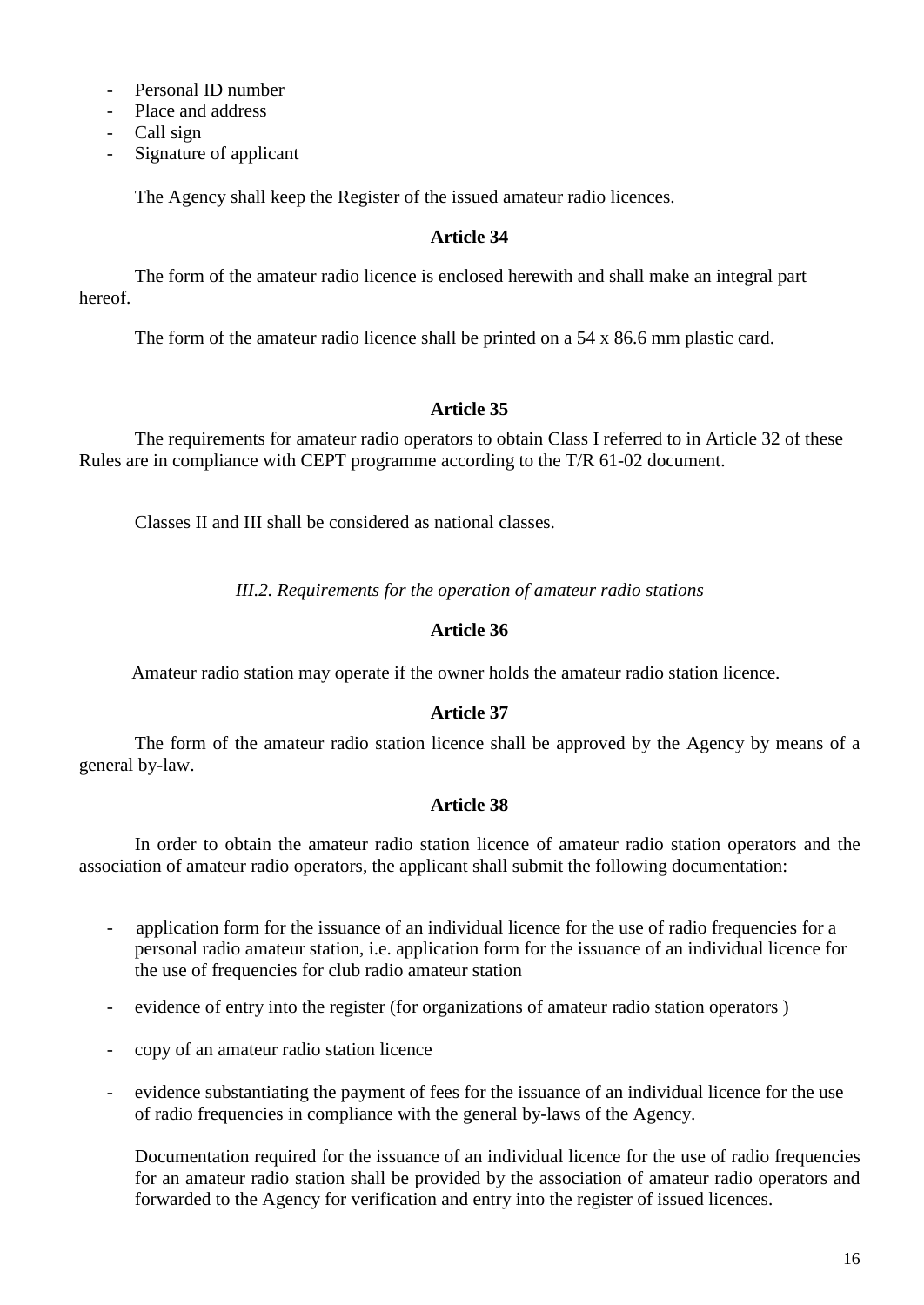Data relating to amateur radio communications of any amateur radio station shall be entered in the amateur radio station log book.

Amateur radio station log books shall be kept so as to provide permanent evidence in written or electronic form.

The following data shall be considered mandatory and entered in the amateur radio station log book:

- 1. date, month and year of the established amateur radio contact;
- 2. starting time of amateur radio contact whereas for longer emissions, starting and ending time of the emission shall be entered as well;
- 3. call sign identifying emission of correspondent amateur radio station;
- 4. name of the used amateur frequency band;
- 5. mode of emission;
- 6. signature of amateur radio operator (for club stations)

Date and month are always recorded as a group of four Arabic numbers.

Time is entered as universal time coordinated (UTC) and is always recorded as a group of four Arabic numbers showing hours and minutes (00 00).

In addition to data stated in paragraph 3 of this Article, the log book may also include data on the quality of signs and the quality of receipt, location of the amateur radio station the emission of which was received, name of the operator on correspondent station, type and intensity of interferences, etc.

Amateur radio station records shall be kept for at least two years following the date last data were recorded.

#### *III.4. Amateur radio communications control*

#### **Article 40**

Control of amateur radio communications shall be performed by the Agency.

The Association of Radio Amateurs of Serbia shall establish the commission for the control of amateur radio communications, which shall closely cooperate with the Agency in order to protect frequency bands allocated to amateur services for use.

## **IV TRANSITIONAL AND FINAL PROVISIONS**

## **Article 41**

Amateur radio operators who, prior to the enforcement of the Rules on requirements for the operation of amateur radio stations (*Official Gazette of the Republic of Serbia*, nos. 6/07 and 20/09), had had classes A, B, C, D, E and F shall be ranked in the following way: classes A, B, C, D and F shall be ranked as class 1 whereas class E shall be ranked as class 2.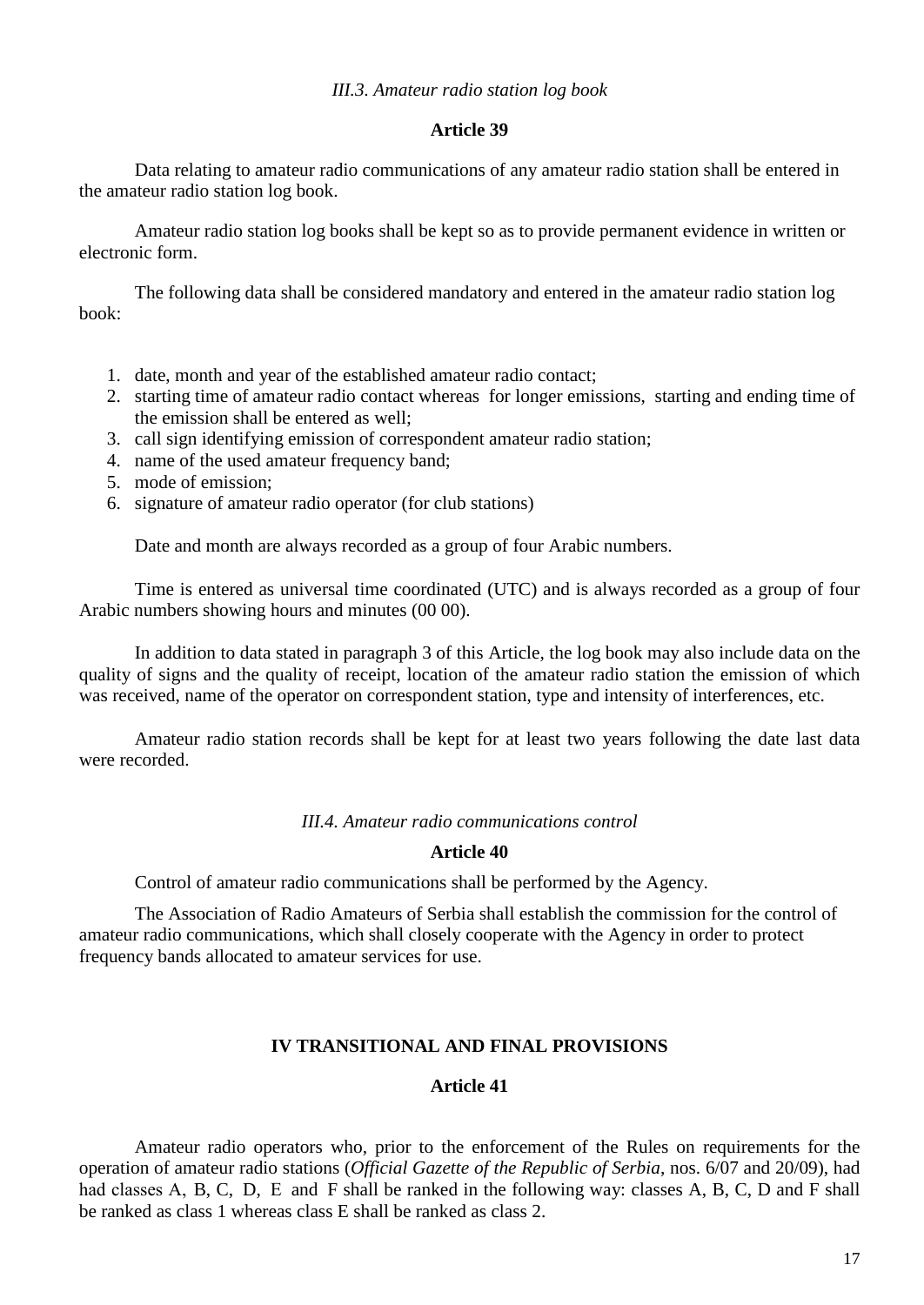The day these Rules come into effect the Rules on requirements for the operation of amateur radio stations (*Official Gazette of the Republic of Serbia*, nos. 6/07 and 20/09) shall cease to be valid.

## **Article 43**

These Rules shall come into effect on the eight day following its publication in the *Official Gazette of the Republic of Serbia*.

In Belgrade, 24 June 2011

Ref. no:1-01-3400-10/11 **Chairman of the Managing Board**

*Prof. Dr Jovan Radunovic*